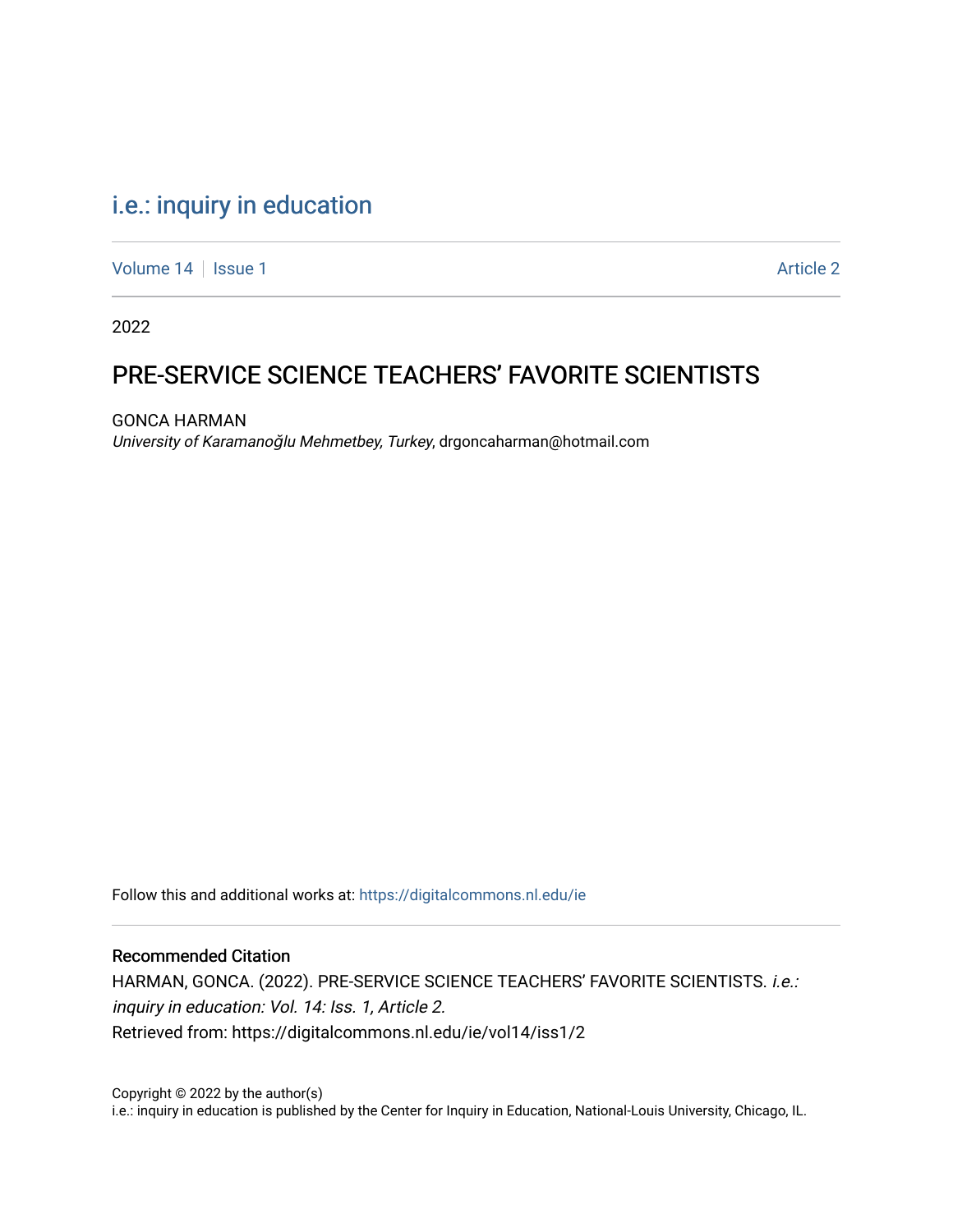# **Preservice Science Teachers' Favorite Scientists**

# Gonca Harman

*Karamanoglu Mehmetbey University, Karaman, Turkey*

#### **Abstract**

The purpose of this study was to investigate preservice science teachers' favorite scientists. This study was conducted according to a screening model. The study group consisted of 199 volunteer preservice teachers who were studying in the science education department at a state university in Turkey. Of the total preservice science teachers, 56 were first year, 57 second year, 55 third year, 31 fourth year; 172 were female, and 27 were male. I asked, "Who is your favorite scientist? Why? Please, write your reason." The preservice science teachers wrote their favorite scientists along with their reasons. The data obtained was analyzed using the content analysis method. The results show that preservice science teachers named 28 different scientists. Eight scientists were Turkish-Islamic, and twenty were foreign. Twenty-seven scientists were male, and one was female. Six female preservice science teachers wrote Marie Curie as their favorite scientist. Preservice science teachers' favorite scientists were mostly foreign, both at each grade level and overall. The most frequently named favorite scientists were Aziz Sancar, Ibn-i Sina, Albert Einstein, Isaac Newton, and Nikola Tesla.

**Keywords:** favorite scientist, preservice science teacher

#### **Introduction**

Children learn science through many different sources. Books, television shows, and movies can be examples of outside-of-school sources. At school, textbooks, science lessons, and teachers' behaviors and personalities can contribute to children's perceptions of the nature of science and of the scientist as an individual. Other people can also have an impact on children's learning (Thomas & Hairston, 2003). In addition, children's favorite scientists can influence their learning and doing science.

In science curriculum, the emphasized aim of science is to create systematic and logical explanations about phenomena, revealing theories and discovering principles and concepts. More specifically, science curriculum aims to help students understand the formation process of scientific knowledge and the use of scientific knowledge in new research. In addition, students are expected to understand the development of scientific knowledge by taking part in the scientific process and to understand the world by doing research with scientific processes included in the learning environment. In this context, scientific process skills are defined as skills used by scientists during scientific studies (Ministry of National Education [MoNE], 2018).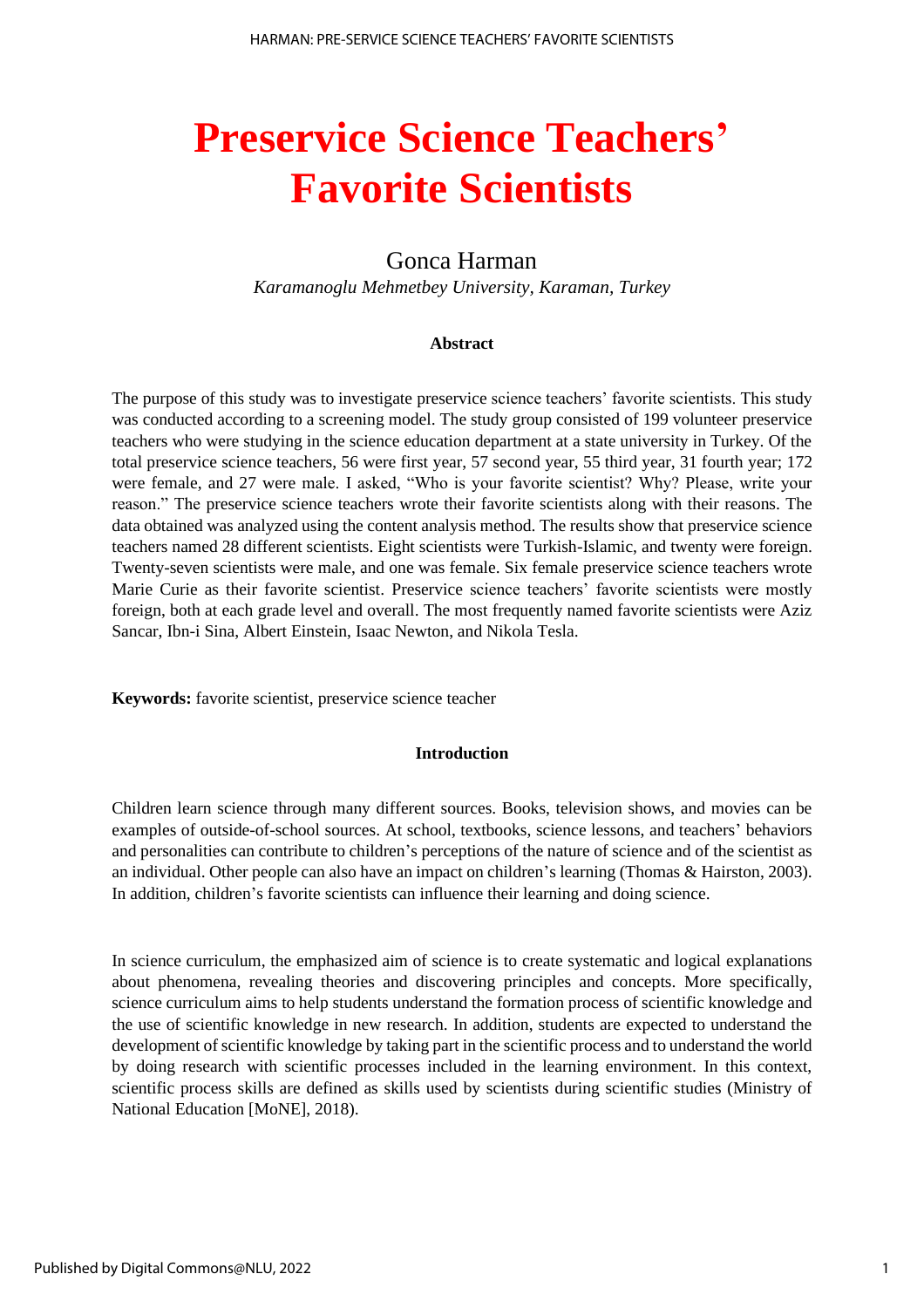Science is the most dynamic element that shapes the past, present, and future. Science exists through the efforts of scientists. For the sustainability of scientific effort, individuals should receive support to engage in science from an early age. The people who can provide this support are teachers. For this reason, it is extremely important that teachers have awareness of scientists and scientists' contributions to science and humanity. This awareness will also be advantageous in terms of guiding students in their career choices. Favorite scientists and their contributions can influence an individual's career choice.

An individual can do scientific studies and take part in the world of science by choosing a favorite scientist as a role model. Therefore, it is extremely important that every individual have a favorite scientist. In addition, many scientists have resolutely worked in difficult conditions and still contributed to science and humanity. Individuals can take heart from this situation and be motivated to study. Motivation is very important for the continuity and success of studies.

In addition, developed countries are trying to increase the number of scientists by aiming further in science. The scientist image in the minds of today's children, who are the scientists of the future, can greatly affect these efforts (Harman & Şeker, 2017). The people who will create and strengthen the image of scientists in children's minds are teachers and preservice teachers, who are the teachers of the future. For these reasons, this study investigated preservice science teachers' favorite scientists.

#### **Literature Review**

In the literature, there are several studies in which participants expressed favorite scientists. Grade seven students frequently reported Thomas Edison (frequency [f]: 6, total [T]: 52), Galileo Galilei (f: 4, T: 52), Benjamin Franklin (f: 3, T: 52), Isaac Newton (f: 2, T: 52), and Aziz Sancar (f: 1, T: 52) as scientists by whom they were influenced. Only one student preferred Marie Curie, a female scientist (Erdoğdu & Taşar, 2019). Durukan and Sadoglu (2018) investigated physicists whom high school students appreciate. Albert Einstein (f: 25, T: 85) was appreciated because of his intelligence. Newton (f: 6, T: 85) was appreciated because of his contribution to physics. Stephen Hawking (f: 3, T: 85) was appreciated because of carrying out his research with care and attention despite all obstacles. Edison (f: 1, T: 85) was appreciated because of his perseverance. Nikola Tesla (f: 1, T: 85) was appreciated because of his genius.

The contributions to science high school students most frequently admired were Edison's light bulb (grade 9: 66%, grade 10: 44%, T: 87), Newton's law of gravity (grade 9: 60%, grade 10: 7%, T: 87), Alexander Graham Bell's telephone (grade 9: 26%, grade 10: 37%, T: 87), Galileo's telescope (grade 9: 20%, grade 10: 2%, T: 87), and Ibn-i Sina's studies in the medical field (grade 10: 28%, T: 87). Among the striking false information on inventions in the answers students gave were Einstein's electricity and atomic bomb, Edison's telephone, Bell's light bulb, and Archimedes's spiral bomb (Başkan-Takaoğlu, 2018).

The majority of presevice science teachers preferred Einstein (26.4%, T: 120) and Edison (14.9%, T: 120); a small number of preservice teachers named Oktay Sinanoğlu (6.6%, T: 120) and Mimar Sinan (1.7%, T: 120); and they mentioned only Marie Curie (4%, T: 120) as a female scientist (Demirbaş, 2009). Preservice science teachers were able to give examples of the most frequently expressed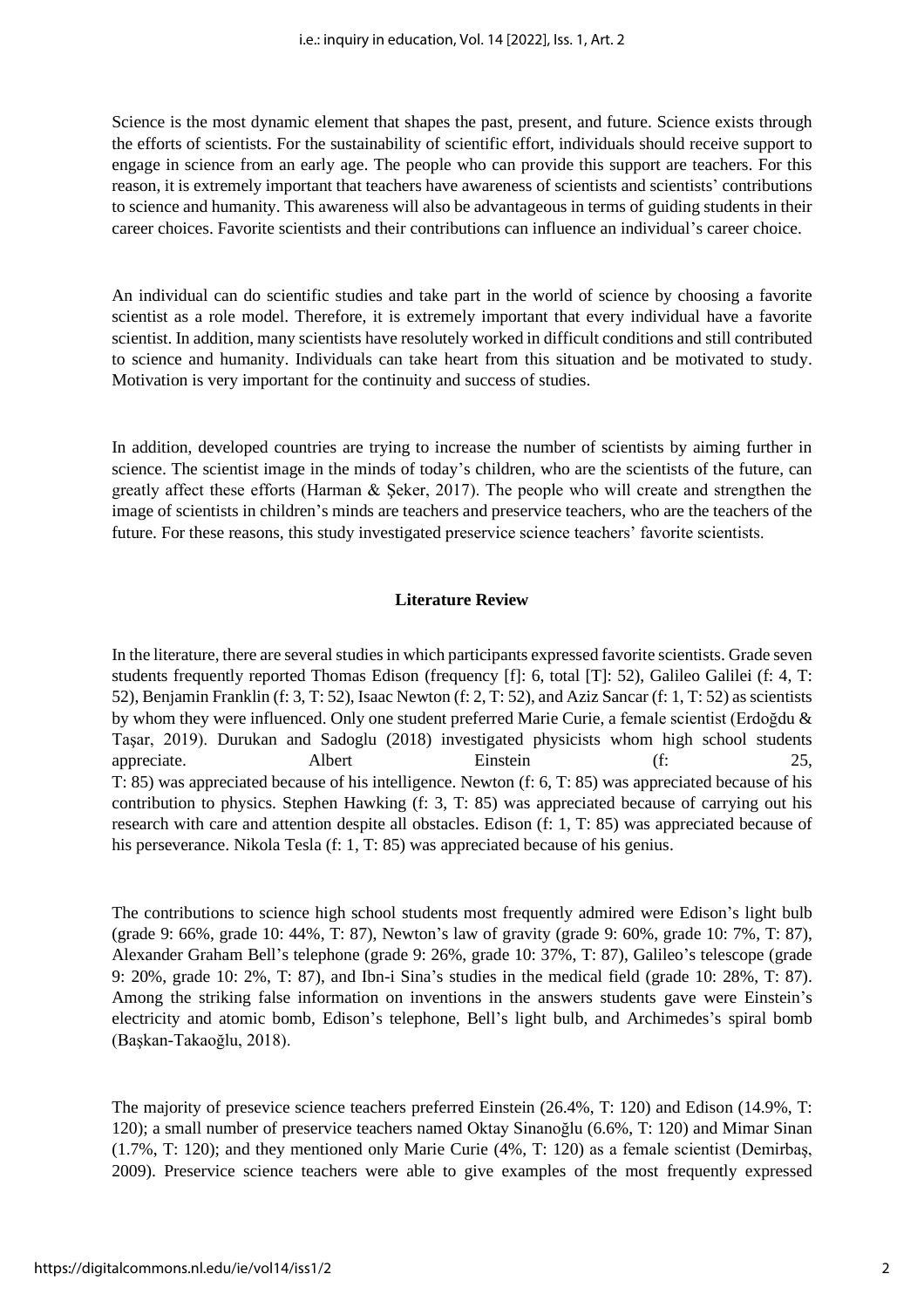#### HARMAN: PRE-SERVICE SCIENCE TEACHERS' FAVORITE SCIENTISTS

scientists and scientific events at the level of science education. Preservice science teachers were able to state the scientists who contributed significantly to science, such as Aristotle (f: 24, T: 40), Socrates (f: 35, T: 40), Plato (f: 28, T: 40), Hippocrates (f: 31, T: 40), Archimedes (f: 29, T: 40), Euclid (f: 11, T: 40), and Farabi (f: 22, T: 40) (Özgelen & Öktem, 2013).

The scientists preservice science teachers preferred were predominantly foreign. They most frequently mentioned Newton, Einstein, Sancar, Galileo, Edison, Mendel, and Bell. Only eight preservice teachers named Marie Curie (Şahin et al., 2019). Preservice science teachers frequently named Archimedes (f: 34, T: 65) from ancient history; Ibn-i Sina (f: 18, T: 65) and Farabi (f: 13, T: 65) from the medieval Turkish-Islamic era; and Einstein (f: 53, T: 65), Newton (f: 44, T: 65), and Mendel (f: 26, T: 65) from the contemporary age (Laçin-Şimşek, 2011).

Preservice science teachers predominantly named Charles Darwin (95.7%, T: 94), Gregor Mendel (94.7%, T: 94), Archimedes (93.6%, T: 94), Newton (92.6%, T: 94), John Dalton (86.2%, T: 94), Einstein (87.2%, T: 94), Galileo (87.2%, T: 94), and Bell (79.8%, T: 94) as scientists whom they knew. A significant number of them did not know Marie Curie (76.6%, T: 94) (Bozdoğan et al., 2015). Among the scientists preservice science teachers preferred, Newton (66.66%, T: 165), Einstein (53.33%, T: 165), Edison (38.78%, T: 165), Bell (36.96%, T: 165), Galileo (30.30%, T: 165), Mendel (29.69%, T: 165), Archimedes (27.27%, T: 165), Tesla (23.63%, T: 165), Dalton (23.03%, T: 165), and Darwin (16.96%, T: 165) were the top ten (Görecek-Baybars, 2018).

Preservice classroom teachers predominantly thought of foreign scientists: Einstein (31.71%, T: 104), Edison (19.03%, T: 104), Newton (13.66%, T: 104), and Ibn-i Sina (6.83%, T: 104) (Çermik, 2013). Many preservice classroom and child education teachers named Einstein (21%, T: 140), Newton (19%, T: 140), Edison (11%, T: 140), and Ibn-i Sina (6%, T: 140) as the most famous scientists. They reported the reasons for choosing these scientists as the discovery of laws and theories, contributions to medicine, new discoveries, cognitive skills, finding remedies for diseases, and winning the Nobel Prize (Gheith & Aljaberi, 2019). Newton was early childhood education preservice teachers' most frequently chosen favorite scientist (f: 3, T: 24) (El Takach, 2018). The most frequently expressed scientists by preservice teachers were Einstein, Newton, Darwin and Edison. However, they did not name a female scientist (Sharma & Honan, 2020).

Preservice teachers of gifted students most frequently named Einstein (32%) and Edison (14%) as their favorite scientists. A small number of them mentioned Turkish scientists and female scientists. Only Marie Curie (5%) as a female scientist was expressed by four preservice teachers. Preservice teachers said that they admired Einstein for his intelligence and his interesting life story and because he was thought to be stupid. They cited Edison as their favorite scientist because he invented the light bulb and worked without giving up. Ibn-i Sina was expressed as a favorite scientist because of his studies with limited possibilities, his patience, and his studies that are still effective. Preservice teachers emphasized their favorite scientists' life stories, personal characteristics, and contributions to humanity (Camcı-Erdoğan, 2018).

The Turkish scientists preservice social studies teachers most frequently cited were Aziz Sancar (f: 43, T: 45), Mehmet Öz (f: 41, T: 45), Ali Kuşçu (f: 18, T: 45), İbn-i Sina (f: 18, T: 45), Cahit Arf (f: 17, T: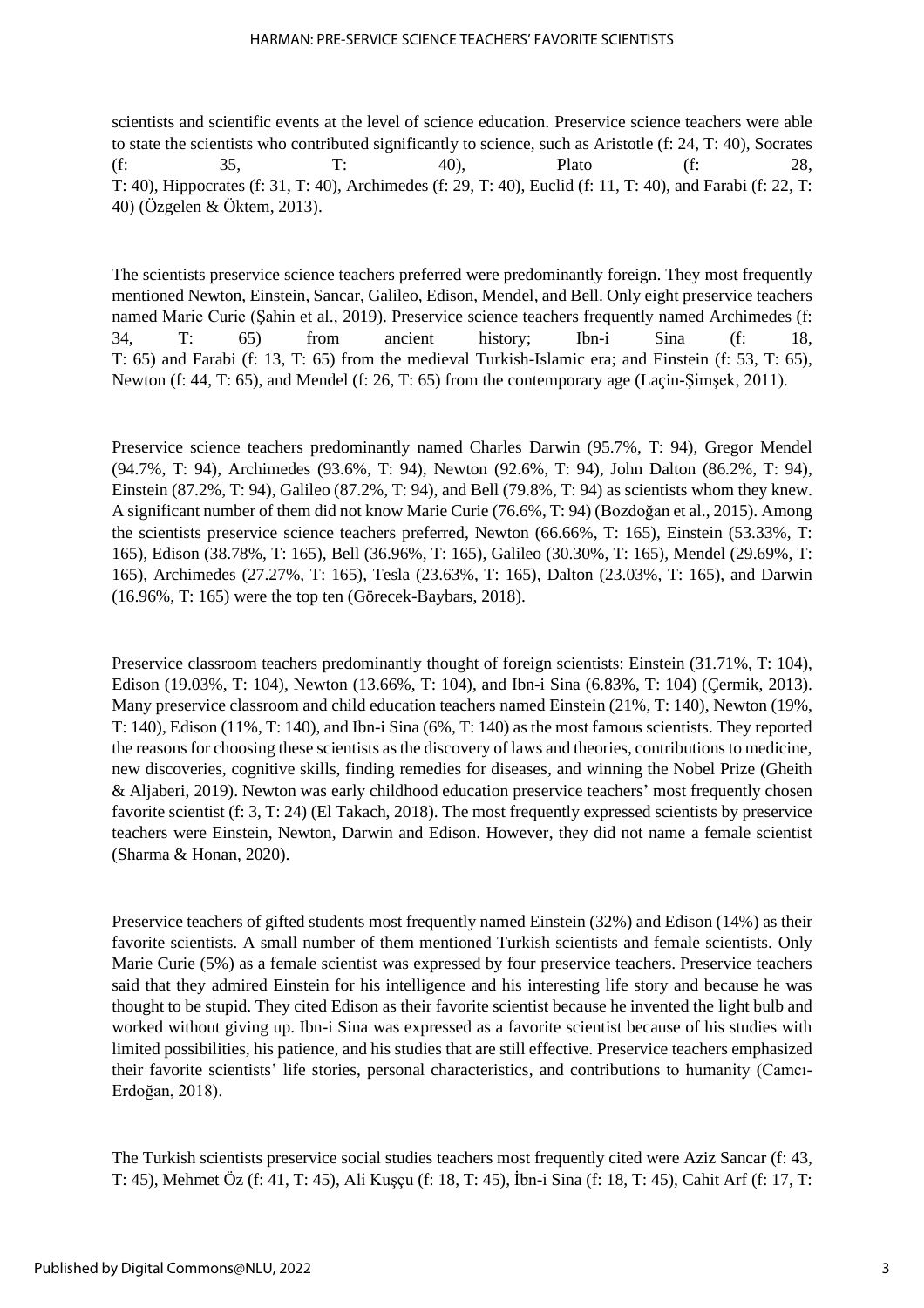45), and Farabi (f: 14, T: 45). Their most frequently named foreign scientists were Einstein (f: 36, T: 45), Newton (f: 28, T: 45), Edison (f: 25, T: 45), Bell (f: 15, T: 45), and Tesla (f: 14, T: 45). Some preservice teachers expressed that Aziz Sancar worked in the field of chemistry rather than medicine because of his winning the Nobel Prize for chemistry (Gürgil, 2018). Preservice social studies teachers frequently **named** Ibn-i Sina (f: 56, T: 75), Farabi (f: 46, T: 75), and Piri Reis (f: 21, T: 75) for as the scientists who trained in the Turkish-Islamic states and contributed to the world of science (Laçin-Şimşek & Şimşek, 2010).

It was determined that two high school students drew scientists who looked like Einstein (Eyceyurt-Türk & Tüzün, 2017). The most common scientists in the drawings of university students were Einstein (f: 9, T: 772), Newton (f: 5, T: 772), and Edison (f: 2, T: 772) (Özkan et al., 2017). In the drawings of preservice teachers, the most well-known scientists such as Einsten and Kohler were included (Bilir et al., 2020). The scientists in the drawings of 314 preservice science and social studies teachers were mostly Einstein (9.2%), Newton (7.%), Mendel (4.7%), Mevlana (7%), and Ibn-i Sina (4.5%) (Ürey et al., 2017).

This study aimed to determine preservice science teachers' favorite scientists and their reasons why. In this context, answers to the following open-ended subquestions of research were sought.

- 1. Who is the preservice science teacher's favorite scientist?
- 2. What is the preservice science teacher's reason for choosing their favorite scientist?

#### **Method**

## **Study Design**

In this study, the screening model was used to describe a situation as it is without intervening (Karasar, 2006). The screening model was used because the preservice science teachers' favorite scientists and their reasons for choosing them were examined in their current form.

## **Study Group**

The study group consisted of 199 preservice science teachers who were attending the science education department at a state university in Turkey. This research was conducted in the spring semester of the 2018–2019 academic year. Table 1 presents the grade level and gender of the preservice science teachers.

As Table 1 shows, of the total preservice science teachers, 56 (28.1%) were first year, 57 (28.6%) second year, 55 (27.6) third year, and 31 (15.6) fourth year; 172 (86.4%) were female, and 27 (13.6%) were male.

## **Table 1**

*Grade Level and Gender of Preservice Teachers*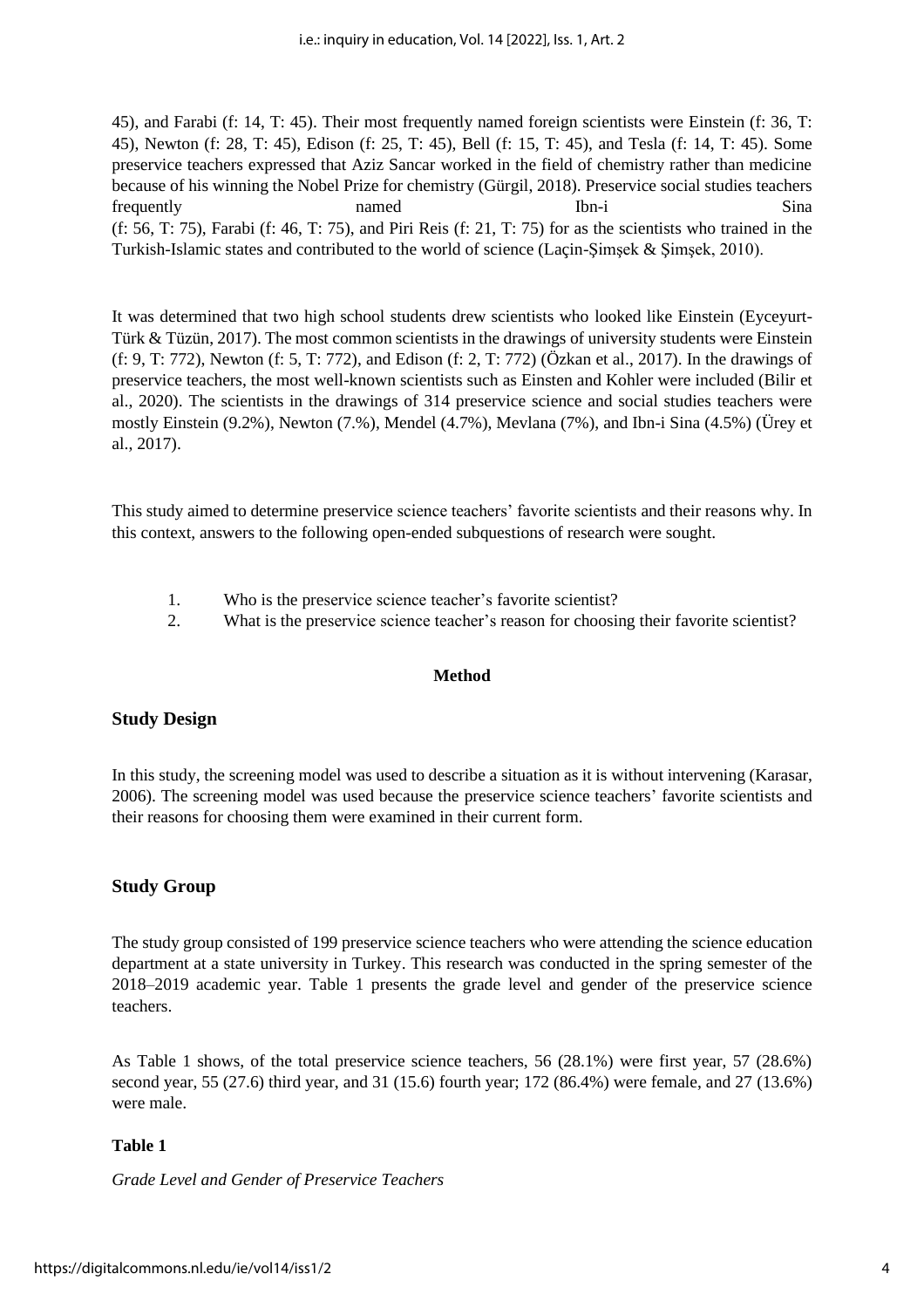#### HARMAN: PRE-SERVICE SCIENCE TEACHERS' FAVORITE SCIENTISTS

|             |              | $\mathbf f$ | $\%$ |
|-------------|--------------|-------------|------|
| Grade level | First        | 56          | 28.1 |
|             | Second       | 57          | 28.6 |
|             | Third        | 55          | 27.6 |
|             | Fourth       | 31          | 15.6 |
|             | <b>TOTAL</b> | 199         | 100  |
| Gender      | Female       | 172         | 86.4 |
|             | Male         | 27          | 13.6 |
|             | <b>TOTAL</b> | 199         | 100  |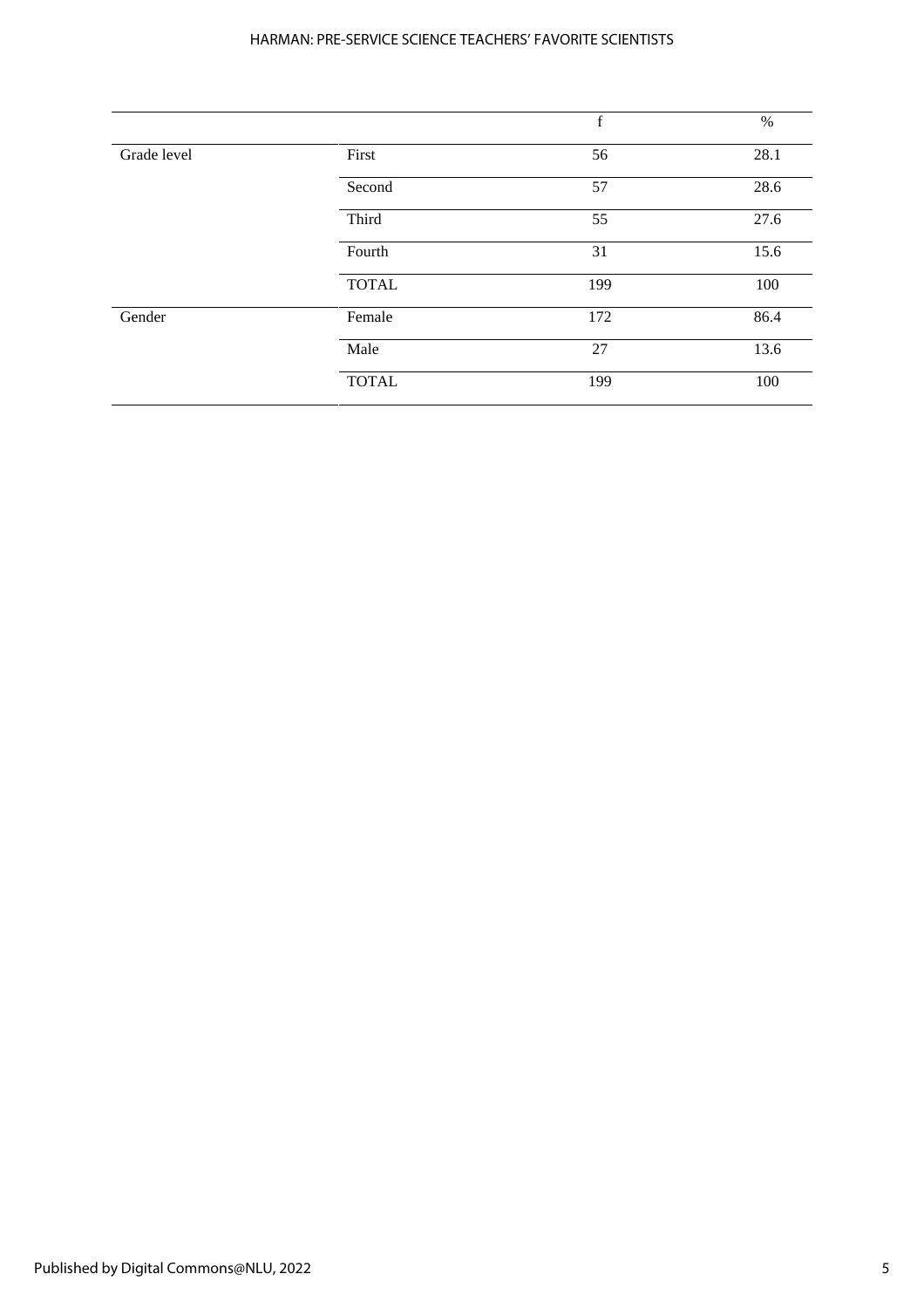#### **Data Collection Tool**

In the research, I prepared an open-ended question. This question was administered to 199 preservice science teachers. The preservice science teachers were asked to write their favorite scientist with the reason why. I gave 20 minutes to the preservice science teachers to answer this question.

The open-ended question is as follows:

"Who is your favorite scientist? Why? Please write your reason."

#### **Data Analysis**

I analyzed the data using the content analysis method. I coded the preservice science teachers' papers as  $PT_1$ ,  $PT_2$ , etc. I wrote their answers in raw form, and I saved them on a computer. I calculated the frequencies and percentages for their favorite scientists, and I prepared tables with this data. I analyzed the preservice science teachers' reasons for choosing their favorite scientists, and I presented these with frequency values.

In order to ensure external validity, I performed a detailed description. In addition to indicating the grade level (first year:  $G_1$ , second year:  $G_2$ , third year:  $G_3$ , fourth year:  $G_4$ ) and preservice teachers' numbers ( $PT_1, PT_2,...$ ), I present direct quotations from the preservice science teachers' answers using italics. In order to ensure internal validity, the raw data and codes were also examined by an expert in science education. Comparisons were done between coders (researcher and expert) to ensure reliability. The comparisons showed that there was complete harmony between the coders.

#### **Findings**

I analyzed the preservice science teachers' favorite scientists and present these together with their frequency and percentage values in Table 2. As Table 2 shows, the preservice science teachers wrote 28 different scientists; 8 of them were Turkish-Islamic, and 20 were foreign. Turkish-Islamic scientists were frequently chosen by preservice science teachers studying in the first and fourth years. Foreign scientists were frequently chosen by preservice science teachers studying in the second and third years. In the general total, preservice teachers chose foreign scientists more predominantly than Turkish-Islamic scientists.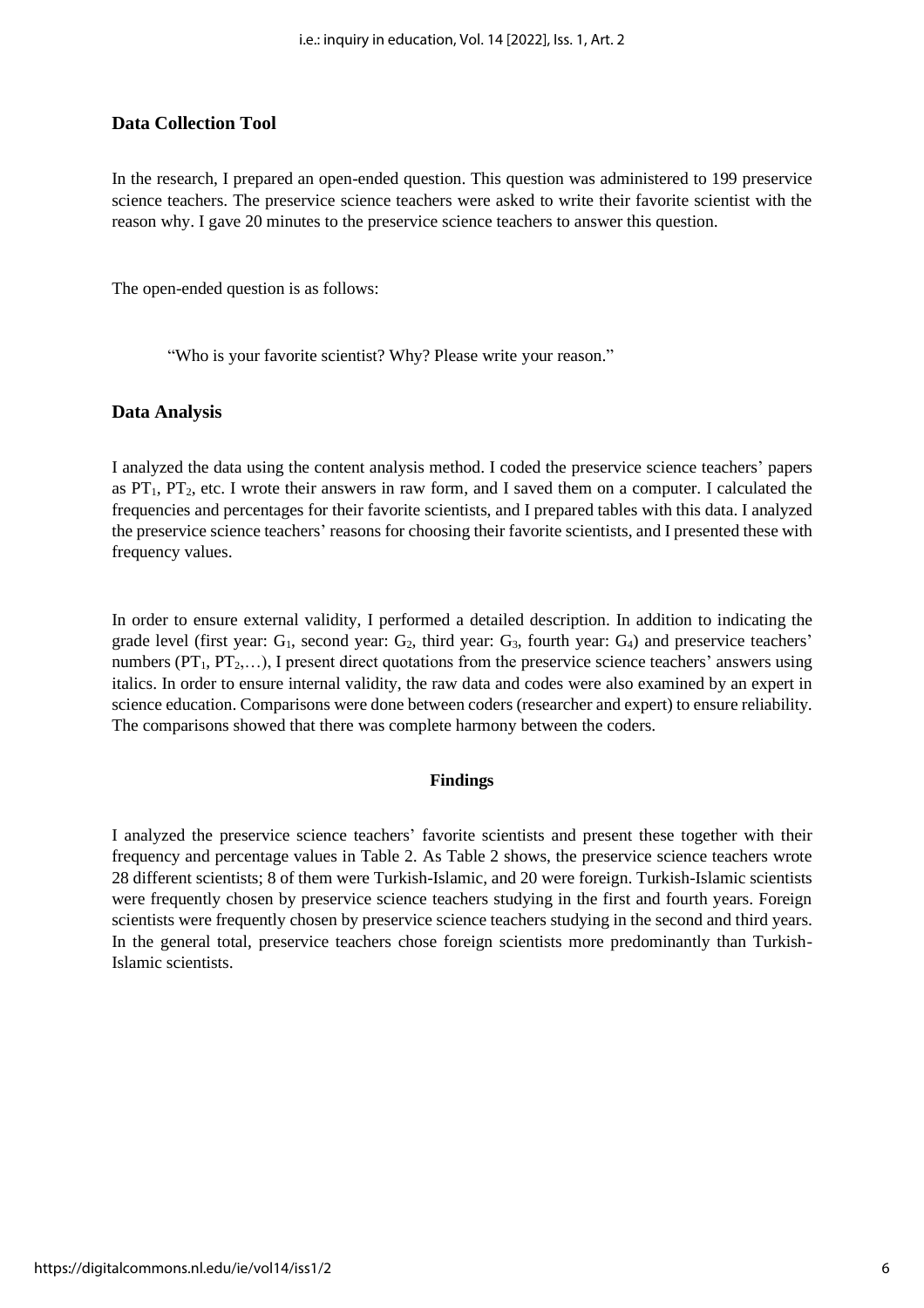# **Table 2**

|                       |                        |                | Grade 1          |                          | Grade 2                  |                          | Grade 3                  |                          | Grade 4                  |                | <b>TOTAL</b>     |
|-----------------------|------------------------|----------------|------------------|--------------------------|--------------------------|--------------------------|--------------------------|--------------------------|--------------------------|----------------|------------------|
| Favorite scientists   |                        | $\mathbf f$    | $\%$             | $\mathbf f$              | $\%$                     | $\mathbf f$              | $\%$                     | $\mathbf f$              | $\%$                     | $\mathbf f$    | $\%$             |
| Turkish-Islamic       | Aziz Sancar            | $\tau$         | 12.5             | $\overline{4}$           | 7.0                      | $\mathfrak{Z}$           | 5.5                      | 5                        | 16.1                     | 19             | 9.5              |
| scientists            | İbn-i Sina             | 9              | 16.1             | $\mathbf{1}$             | $\overline{1.8}$         | $\mathbf{1}$             | 1.8                      | $\overline{4}$           | 12.9                     | 15             | 7.5              |
|                       | Ali Kuşçu              | $\overline{2}$ | 3.6              | $\overline{a}$           | $\frac{1}{2}$            | $\overline{\phantom{0}}$ | $\overline{a}$           | $\,1$                    | 3.2                      | $\mathfrak{Z}$ | 1.5              |
|                       | Piri Reis              | $\mathbf{1}$   | $\overline{1.8}$ | $\overline{\phantom{m}}$ | $\overline{a}$           | $\overline{2}$           | 3.6                      | $\blacksquare$           | $\overline{a}$           | $\mathfrak{Z}$ | 1.5              |
|                       | Farabi                 | $\mathbf{1}$   | $\overline{1.8}$ | $\overline{a}$           | $\overline{a}$           | $\mathbf{1}$             | 1.8                      | $\frac{1}{2}$            | $\overline{a}$           | $\overline{2}$ | 1.0              |
|                       | El Cezeri              | $\mathbf{1}$   | 1.8              |                          |                          | $\overline{a}$           |                          | $\overline{a}$           | $\overline{a}$           | $\mathbf{1}$   | 0.5              |
|                       | Uluğ Bey               | $\mathbf{1}$   | 1.8              | $\blacksquare$           | $\overline{a}$           | $\overline{\phantom{a}}$ | $\overline{\phantom{m}}$ | $\overline{\phantom{a}}$ | $\overline{\phantom{m}}$ | $\mathbf{1}$   | 0.5              |
|                       | Mimar Sinan            | $\overline{a}$ | $\overline{a}$   | $\mathbf{1}$             | 1.8                      | $\Box$                   | $\overline{a}$           | $\overline{\phantom{a}}$ | $\overline{a}$           | $\mathbf{1}$   | 0.5              |
|                       | Total                  | 22             | 39.3             | $6\,$                    | 10.5                     | $\tau$                   | 12.7                     | 10                       | 32.3                     | 45             | 22.6             |
| Foreign scientists    | Albert Einstein        | 12             | 21.4             | 31                       | 54.4                     | 16                       | 29.1                     | $\tau$                   | 22.6                     | 66             | 33.2             |
|                       | <b>Isaac Newton</b>    | $\overline{4}$ | $\overline{7.1}$ | $\boldsymbol{7}$         | 12.3                     | $\overline{7}$           | 12.7                     | $\sqrt{5}$               | 16.1                     | 23             | 11.6             |
|                       | Nikola Tesla           | 6              | 10.7             | 5                        | 8.8                      | $\,8\,$                  | 14.5                     | $\frac{1}{2}$            | $\overline{a}$           | 19             | 9.5              |
|                       | <b>Stephen Hawking</b> | 3              | $\overline{5.4}$ | $\overline{\mathbf{3}}$  | $\overline{5.3}$         | $\mathbf{1}$             | 1.8                      | $\overline{2}$           | 6.5                      | 9              | 4.5              |
|                       | Thomas Edison          | $\overline{4}$ | 7.1              | $\overline{\phantom{m}}$ | $\overline{\phantom{a}}$ | $\overline{2}$           | 3.6                      | $\Box$                   | $\overline{a}$           | 6              | 3.0              |
|                       | Marie Curie            | $\mathbf{1}$   | $\overline{1.8}$ | $\mathbf{1}$             | 1.8                      | $\overline{2}$           | $\overline{3.6}$         | $\overline{2}$           | 6.5                      | $6\,$          | 3.0              |
|                       | Alexander Graham Bell  | $\overline{2}$ | 3.6              | $\frac{1}{2}$            |                          | $\overline{2}$           | $\overline{3.6}$         | $\,1$                    | 3.2                      | 5              | 2.5              |
|                       | <b>Gregor Mendel</b>   | $\overline{a}$ | $\overline{a}$   | $\overline{a}$           | $\overline{a}$           | $\overline{3}$           | 5.5                      | $\overline{\phantom{a}}$ | $\overline{a}$           | 3              | 1.5              |
|                       | Galileo Galilei        | $\overline{a}$ | $\overline{a}$   | $\overline{a}$           | $\blacksquare$           | 2                        | 3.6                      | $\mathbf{1}$             | 3.2                      | 3              | 1.5              |
|                       | Archimedes             | $\overline{a}$ | $\overline{a}$   | $\mathbf{1}$             | 1.8                      | $\mathbf{1}$             | 1.8                      | $\frac{1}{2}$            | $\overline{a}$           | $\overline{2}$ | $1.0\,$          |
|                       | Keith Campbell         | $\mathbf{1}$   | 1.8              |                          |                          |                          |                          | $\overline{a}$           | $\overline{a}$           | $\mathbf{1}$   | $0.5\,$          |
|                       | <b>Anders Celsius</b>  | $\mathbf{1}$   | $\overline{1.8}$ | $\overline{\phantom{0}}$ | $\blacksquare$           | $\overline{\phantom{0}}$ | $\overline{a}$           | $\frac{1}{2}$            | $\overline{a}$           | $\mathbf{1}$   | $0.5\,$          |
|                       | Michelson and Morley   |                |                  | $\mathbf{1}$             | 1.8                      |                          |                          |                          |                          | 1              | $0.5\,$          |
|                       | Ernest Rutherford      |                |                  | $\overline{1}$           | 1.8                      | $\frac{1}{2}$            |                          |                          |                          | $\mathbf{1}$   | $\overline{0.5}$ |
|                       | Euclid                 |                |                  |                          | $\overline{a}$           | $\mathbf{1}$             | 1.8                      | $\overline{a}$           |                          | $\mathbf{1}$   | $0.5\,$          |
|                       | Werner Heisenberg      |                |                  |                          | $\overline{\phantom{a}}$ | $\mathbf{1}$             | 1.8                      | $\blacksquare$           | $\qquad \qquad -$        | $\mathbf{1}$   | $0.5\,$          |
|                       | Louis Pasteur          | $\overline{a}$ |                  |                          | $\overline{\phantom{a}}$ | $\mathbf{1}$             | $1.8\,$                  | $\overline{\phantom{a}}$ | $\overline{a}$           | $\mathbf{1}$   | $0.5\,$          |
|                       | Johannes Kepler        |                |                  |                          |                          |                          | $\overline{a}$           | $\mathbf{1}$             | 3.2                      | $\mathbf{1}$   | 0.5              |
|                       | Batlamyus              |                |                  |                          |                          | $\overline{a}$           | $\overline{\phantom{0}}$ | $\mathbf{1}$             | 3.2                      | $\mathbf{1}$   | $0.5\,$          |
|                       | Aristotle              | $\overline{a}$ |                  |                          |                          | $\overline{\phantom{a}}$ | $\overline{\phantom{0}}$ | $\mathbf{1}$             | 3.2                      | $\,1\,$        | $0.5\,$          |
|                       | Total                  | 34             | 60.7             | 50                       | 87.7                     | $47\,$                   | 85.5                     | 21                       | 67.7                     | 152            | 76.4             |
| No favorite scientist |                        | $\frac{1}{2}$  | $\overline{a}$   | $\mathbf{1}$             | 1.8                      | $\mathbf{1}$             | 1.8                      | $\overline{a}$           | $\overline{a}$           | $\mathbf{2}$   | 1.0              |

# *Preservice Science Teachers' Favorite Scientists*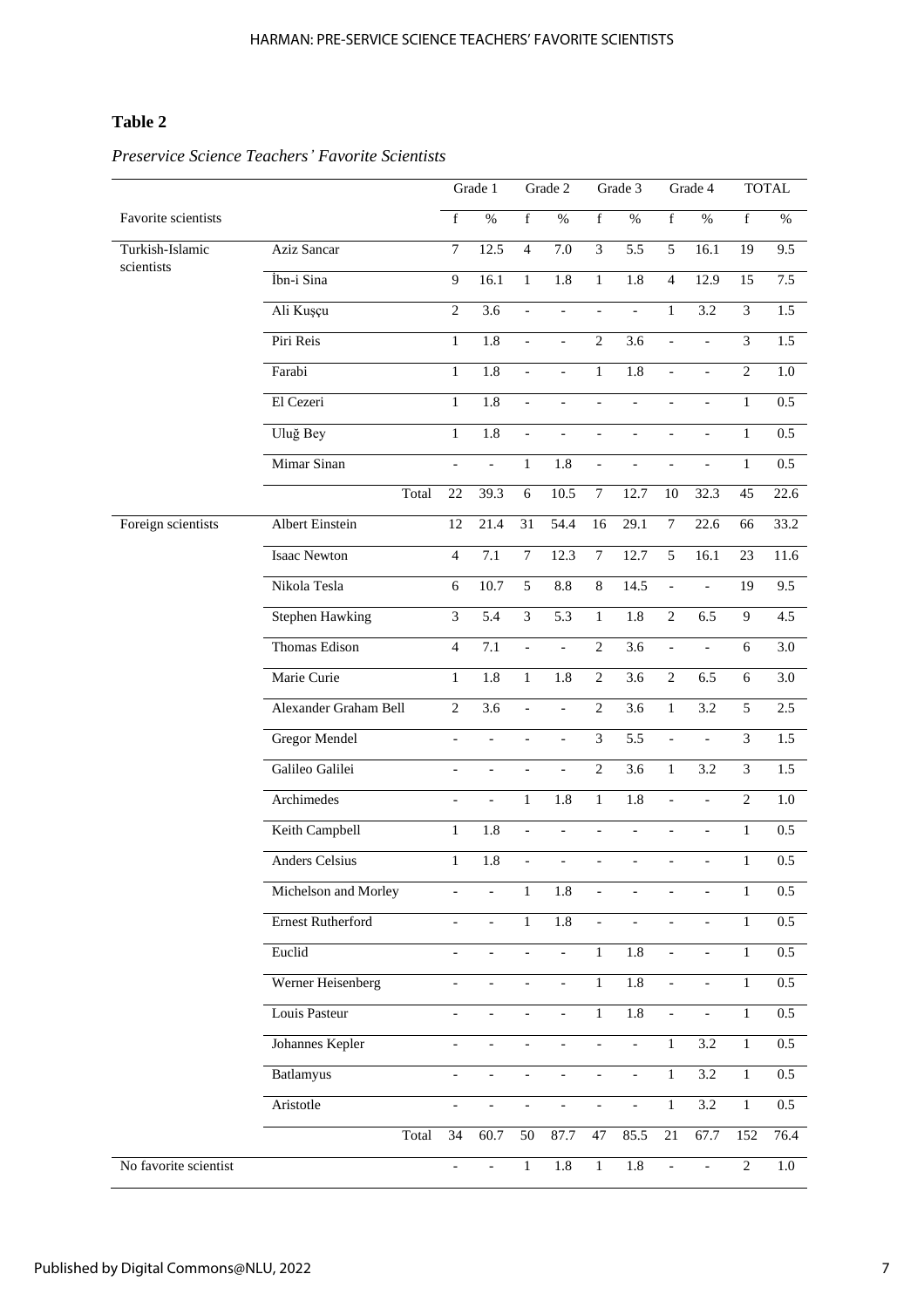| TOTAL 56 100 57 100 55 100 31 100 1 |  |  |  |  | 199 | 100 |
|-------------------------------------|--|--|--|--|-----|-----|
|                                     |  |  |  |  |     |     |

Table 3 presents preservice science teachers' favorite Turkish-Islamic scientists and their reasons. The favorite scientist of 19 preservice science teachers  $(G_1:7, G_2:4, G_3:3, G_4:5)$  was Aziz Sancar. The most common reasons were his being Turkish, his studies, and his winning the Nobel Prize.

Some examples of preservice science teachers' answers are as follows:

*"Aziz Sancar. He has been a role model with his knowledge and tolerance to the Turkish nation and he has won very important prizes around the world." G1-PT<sup>36</sup>*

*"Aziz Sancar. He won the Nobel Prize for his discoveries on DNA. I have been proud of him because he is Turkish." G4-PT<sup>17</sup>*

The favorite scientist of 15 preservice science teachers  $(G_1:9, G_2:1, G_3:1, G_4:4)$  was Ibn-i Sina. The most common reasons were his doing research on medicine and many fields and his contribution to humanity and science.

Some examples of preservice science teachers' answers are as follows:

*"Ibn-i Sina. He contributed to medicine a lot. In addition, his book has been appreciated in Europe for years." G2-PT<sup>26</sup>*

*"Ibn-i Sina. He did research despite the difficult conditions during his lifetime. He invented medical methods and equipments that are used even today." G4-PT<sup>18</sup>*

Three preservice teachers  $(G_1:2, G_4:1)$  chose Ali Kuşçu as their favorite scientist, but they did not write a reason.

Three preservice science teachers' favorite scientist was Piri Reis. Their reasons were stated as "inventing compass"  $(G_3-PT_7)$  and "showing America on the map before its discovery, although his possibilities were not very good"  $(G_3-PT_{26})$ . One preservice teacher  $(G_1-PT_4)$  did not write a reason.

Two preservice science teachers' favorite scientist was Farabi. Their reasons were his "doing remarkable research" (G<sub>1</sub>-PT<sub>27</sub>) and "doing much research" (G<sub>3</sub>-PT<sub>47</sub>).

Some preservice science teachers' favorite scientists were El Cezeri, Uluğ Bey, and Mimar Sinan. Their reasons included "being the first engineer and doing the first robot" (El Cezeri)  $(G_1-PT_{15})$ , "doing great" studies" (Uluğ Bey)  $(G_1-PT_{40})$ , and "self-improvement in many fields" (Mimar Sinan)  $(G_2-PT_9)$ .

**Table 3**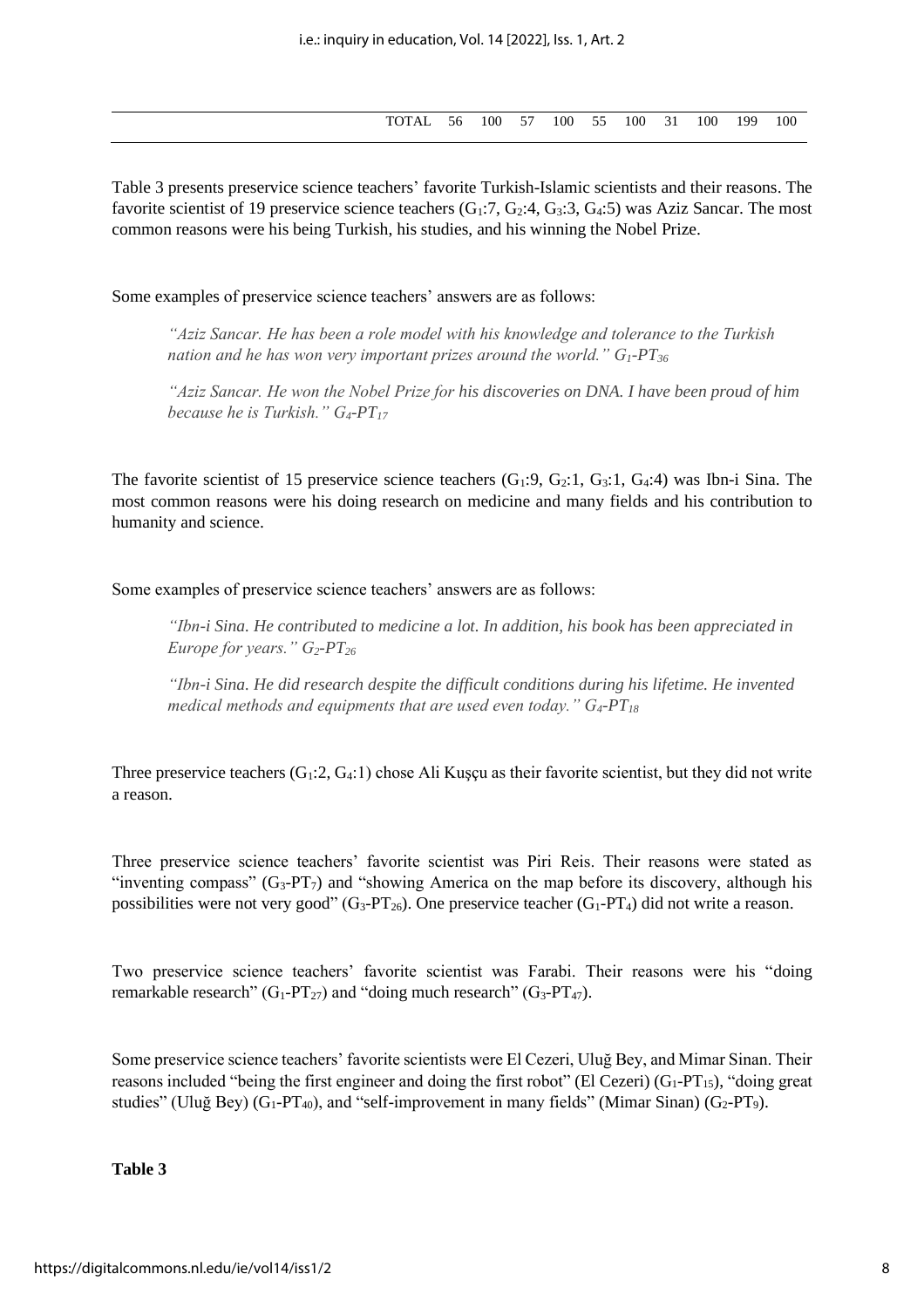|                                             | Preservice Science Teachers' Favorite Turkish-Islamic Scientists and Their Reasons |                                                       | G1                       | G2                       | G <sub>3</sub>            | G <sub>4</sub>           | $\mathbf T$    |
|---------------------------------------------|------------------------------------------------------------------------------------|-------------------------------------------------------|--------------------------|--------------------------|---------------------------|--------------------------|----------------|
|                                             |                                                                                    |                                                       | f                        | $\overline{f}$           | $\overline{f}$            | $\overline{f}$           | f              |
| Aziz Sancar (19)                            | Nationality                                                                        | Turkish                                               | 3                        | $\overline{a}$           | $\overline{a}$            | $\mathbf{2}$             | 5              |
| $G_1$ :7, $G_2$ :4, $G_3$ :3,               | Prize                                                                              | Nobel Prize                                           | 3                        |                          | $\overline{a}$            | $\overline{c}$           | 5              |
| G <sub>4</sub> :5                           | Field of study                                                                     | <b>DNA</b>                                            | $\overline{a}$           |                          |                           | $\overline{\mathbf{3}}$  | $\overline{3}$ |
|                                             |                                                                                    | Health                                                |                          |                          |                           | $\mathbf{1}$             | $\mathbf{1}$   |
|                                             | Contribution to humanity and                                                       | Useful ideas                                          | $\mathbf{1}$             |                          |                           |                          | 1              |
|                                             | science                                                                            | Interesting research                                  | $\overline{a}$           | $\mathbf{1}$             | $\overline{a}$            |                          | $\mathbf{1}$   |
|                                             |                                                                                    | Being a role model with<br>knowledge and tolerance    | $\mathbf{1}$             |                          |                           |                          | $\mathbf{1}$   |
|                                             | His life and products                                                              | Impressive                                            | $\overline{a}$           |                          | $\mathbf{1}$              |                          | $\mathbf{1}$   |
|                                             | No reason                                                                          |                                                       | $\mathbf{1}$             | 3                        | $\overline{2}$            | $\mathbf{1}$             | $\tau$         |
| İbn-i Sina (15)                             | Field of study                                                                     | Medicine and many fields                              | 3                        | $\overline{a}$           | $\overline{a}$            | $\mathbf{1}$             | $\overline{4}$ |
| $G_1:9, G_2:1, G_3:1,$<br>G <sub>4</sub> :4 | Contribution to humanity and                                                       | His research in ancient times                         | $\mathbf{1}$             |                          | $\mathbf{1}$              |                          | $\overline{2}$ |
|                                             | science                                                                            | Benefiting from his book in<br>Europe for years       |                          | $\mathbf{1}$             | $\overline{\phantom{a}}$  | 1                        | 2              |
|                                             |                                                                                    | Contribution to medicine                              |                          | $\mathbf{1}$             |                           |                          | 1              |
|                                             |                                                                                    | Cure diseases before the West                         | $\mathbf{1}$             |                          |                           |                          | 1              |
|                                             |                                                                                    | Medical methods and<br>equipments that are used today |                          |                          |                           | $\mathbf{1}$             | $\mathbf{1}$   |
|                                             |                                                                                    | Role model                                            | $\mathbf{1}$             |                          |                           |                          | $\mathbf{1}$   |
|                                             | Transcending his time and later<br>times                                           | Thoughts far ahead of his own<br>time                 | $\mathbf{1}$             |                          |                           |                          | $\mathbf{1}$   |
|                                             |                                                                                    | His studies that cannot be done<br>today              | $\mathbf{1}$             | $\overline{a}$           | $\blacksquare$            | $\overline{\phantom{0}}$ | $\mathbf{1}$   |
|                                             | Dedication to science                                                              | Researching under difficult<br>conditions             |                          |                          |                           | 1                        | $\mathbf{1}$   |
|                                             |                                                                                    | Doing science from an early age                       | $\mathbf{1}$             | $\equiv$                 | $\mathbb{L}$              |                          | $\mathbf{1}$   |
|                                             | Nationality                                                                        | Turkish                                               | $\mathbf{1}$             |                          |                           |                          | $\mathbf{1}$   |
|                                             | No reason                                                                          |                                                       | $\mathbf{1}$             | $\overline{a}$           | $\sim$                    | $\mathbf{1}$             | $\mathbf{2}$   |
| Ali Kuşçu (3)                               | No reason                                                                          |                                                       | $\overline{2}$           |                          | $\bar{\phantom{a}}$       | $\mathbf{1}$             | $\overline{3}$ |
| $G_1:2, G_4:1$                              |                                                                                    |                                                       |                          |                          |                           |                          |                |
| Piri Reis (3)                               | Contribution to humanity and                                                       | Compass*                                              |                          |                          | $\mathbf{1}$              |                          | $\mathbf{1}$   |
| $G_1:1, G_3:2$                              | science                                                                            | Showing America on the map                            | $\overline{\phantom{a}}$ | $\overline{\phantom{0}}$ | $\mathbf{1}$              |                          | $\mathbf{1}$   |
|                                             | His facilities                                                                     | Inadequate                                            | $\equiv$                 |                          | $\mathbf{1}$              |                          | $\mathbf{1}$   |
|                                             | No reason                                                                          |                                                       | $\mathbf{1}$             | $\mathbf{r}$             | $\mathbb{L}^{\mathbb{N}}$ | $\overline{a}$           | $\mathbf{1}$   |
| Farabi (2)                                  |                                                                                    | Remarkable studies                                    | $\mathbf{1}$             | $\overline{a}$           | $\mathbf{r}$              |                          | $\mathbf{1}$   |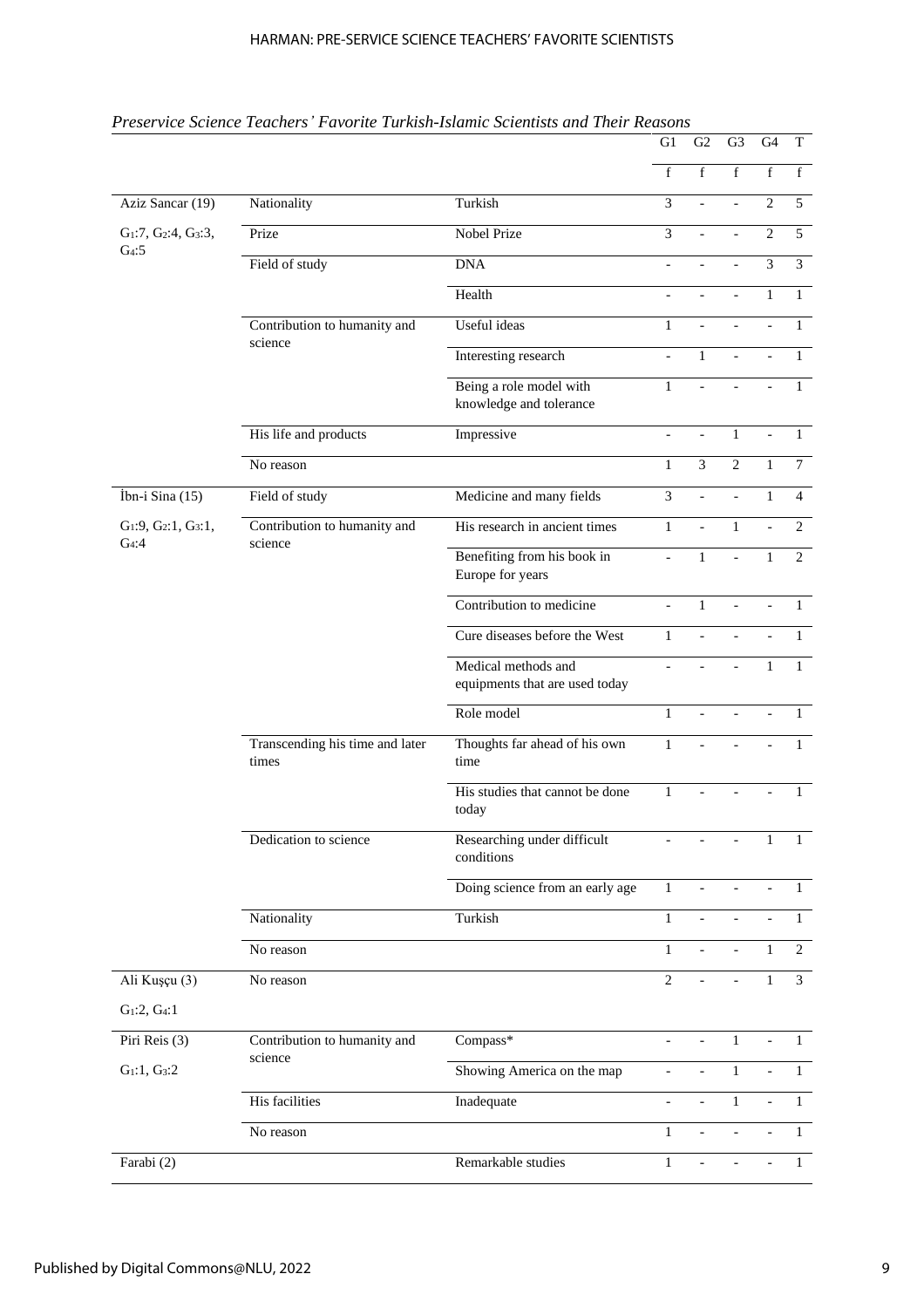| $G_1:1, G_3:1$                       | Contribution to humanity and<br>science | Doing many study               | $\overline{\phantom{a}}$ |  |  |
|--------------------------------------|-----------------------------------------|--------------------------------|--------------------------|--|--|
| El Cezeri $(1)$<br>G <sub>1</sub> :1 | Contribution to humanity and<br>science | First engineer and first robot |                          |  |  |
| Uluğ Bey $(1)$<br>$G_1:1$            | Contribution to humanity and<br>science | Great studies                  |                          |  |  |
| Mimar Sinan $(1)$<br>$G_2:1$         | Contribution to himself                 | Self-improvement               | $\overline{a}$           |  |  |

G: Grade, T: Total, \*: false

Table 4 shows preservice science teachers' favorite foreign scientists and their reasons. The favorite scientist of 66 preservice science teachers  $(G_1:12, G_2:31, G_3:16, G_4:7)$  was Albert Einstein. The most common reasons included his studies and inventions, his intelligence and thoughts, and his having difficulties and still achieving much. Some examples of preservice science teachers' answers are as follows:

*"Albert Einstein. He said that the greatest speed is the speed of light and not greater than this speed." G2-PT<sup>46</sup>*

"Albert Einstein. Even though he had Asperger's syndrome, he didn't give up."  $G_3$ -PT<sub>3</sub>

The favorite scientist of 23 preservice science teachers  $(G_1:4, G_2:7, G_3:7, G_4:5)$  was Isaac Newton. The most common reasons were his work with the apple and gravity, his important inventions, and his difficult living conditions. Some examples of preservice science teachers' answers are as follows:

*"Isaac Newton. He discovered gravity from an apple." G1-PT<sup>34</sup>*

*"Isaac Newton. Although people saw him as an unsuccessful student and he was excluded by the environment, he contributed to the world of science." G3-PT<sup>35</sup>*

The favorite scientist of 19 preservice science teachers  $(G_1:6, G_2:5, G_3:8)$  was Nikola Tesla. The most common reasons were his inventions and his work with electricity. Some examples of preservice science teachers' answers are as follows:

*"Nikola Tesla. He is the father of electricity." G1-PT<sup>8</sup>*

*"Nikola Tesla. Although he developed many important inventions, his name was not heard." G2-PT<sup>49</sup>*

The favorite scientist of nine preservice science teachers  $(G_1:3, G_2:3, G_3:1, G_4:2)$  was Stephen Hawking. The most common reason was his living conditions. Some examples of preservice science teachers' answers are as follows:

*"Stephen Hawking. He contributed to science despite being a disabled person." G1-PT<sup>48</sup>*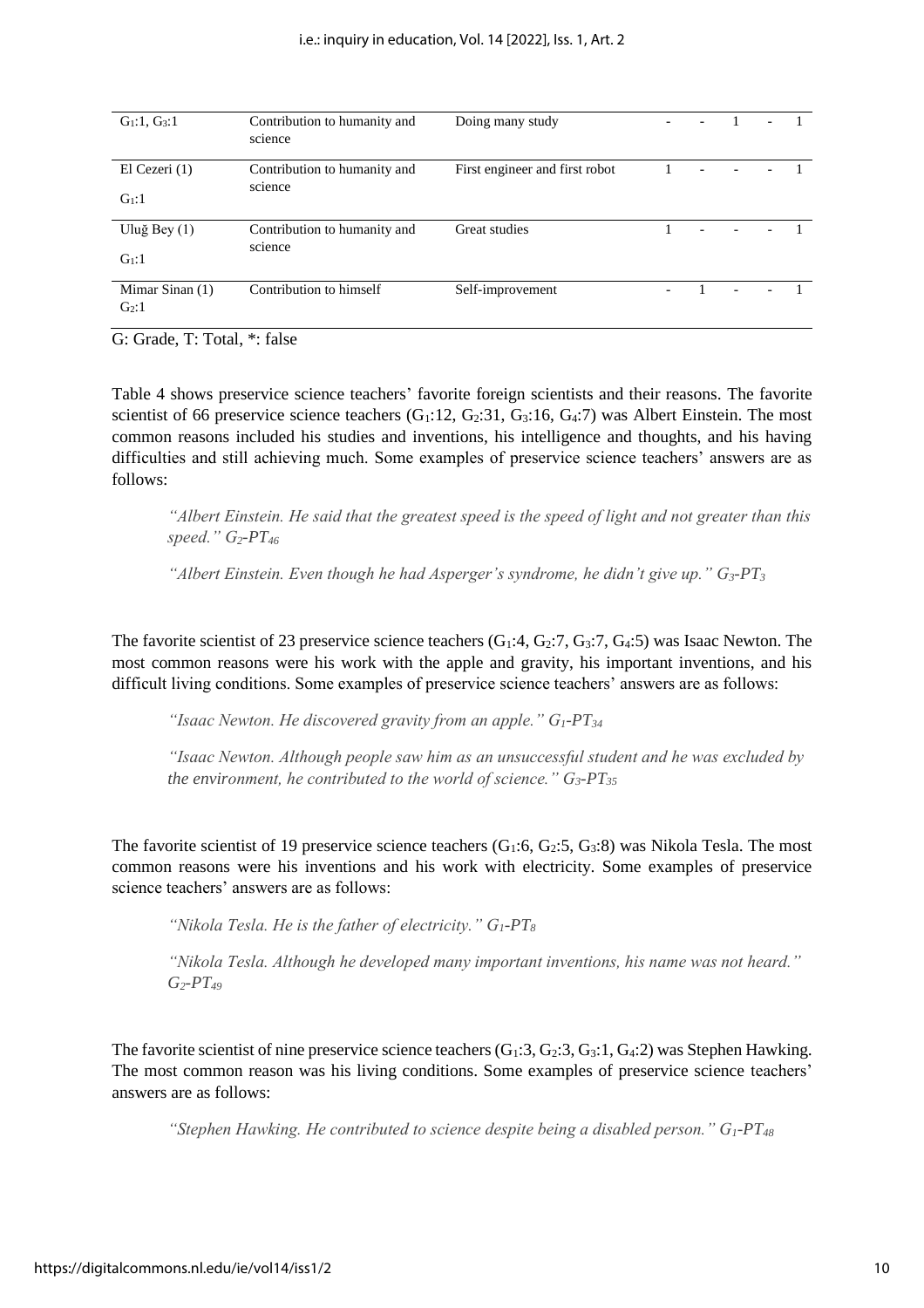*"Stephen Hawking. He became ill at an early age, and then he became paralyzed. But it impressed me that he didn't give up and continued to research." G3- PT<sup>2</sup>*

The favorite scientist of six preservice science teachers  $(G_1:4, G_3:2)$  was Thomas Edison. The most common reason was that he invented the light bulb. In addition, one preservice science teacher wrote Edison as a favorite scientist because "he invented the telephone." This is not a correct thought because the telephone was invented by Alexander Graham Bell.

The favorite scientist of six preservice science teachers  $(G_1:1, G_2:1, G_3:2, G_4:2)$  was Marie Curie. The most common reasons were her being a woman and her winning the Nobel Prize. Some examples of preservice science teachers' answers are as follows:

*"Marie Curie. Although she was a female, her studies made a big impact and she pioneered other female scientists." G1-PT<sup>33</sup>*

*"Marie Curie. At that time, it was difficult for a woman to do science. Also, she was married and she had children. Even though she got sick in the later times, she didn't give up." G3-PT<sup>24</sup>*

The favorite scientist of five preservice science teachers  $(G_1:2, G_3:2, G_4:1)$  was Alexander Graham Bell. The most common reason was that he invented the telephone.

The favorite scientist of three preservice science teachers was Gregor Mendel. Some examples of preservice science teachers' answers are as follows:

*"He gave the first scientific explanation on inheritance. He did science while working in the monastery. He was not appreciated while living." (G3-PT32)*

*"His information about cross and genetic were remarkable." (G3-PT50)*

*"His inventions and patience." (G3-PT55)*

The favorite scientist of three preservice science teachers  $(G_3:2, G_4:1)$  was Galileo Galilei. An example of their reasons is as follows:

*"Galileo Galilei was on the trail of science even while being killed." (G3-PT38)*

The favorite scientist of two preservice science teachers  $(G_2:1, G_3:1)$  was Archimedes. Their reasons are as follows:

*"Archimedes found the buoyancy of water by using the bath bowl." (G2-PT33)*

*"Archimedes was intelligent." (G3-PT54).* 

One preservice science teacher chose Keith Campbell as favorite scientist because "he cloned a sheep" (G1-PT55). Another preservice science teacher chose Anders Celsius because "he did an instrument that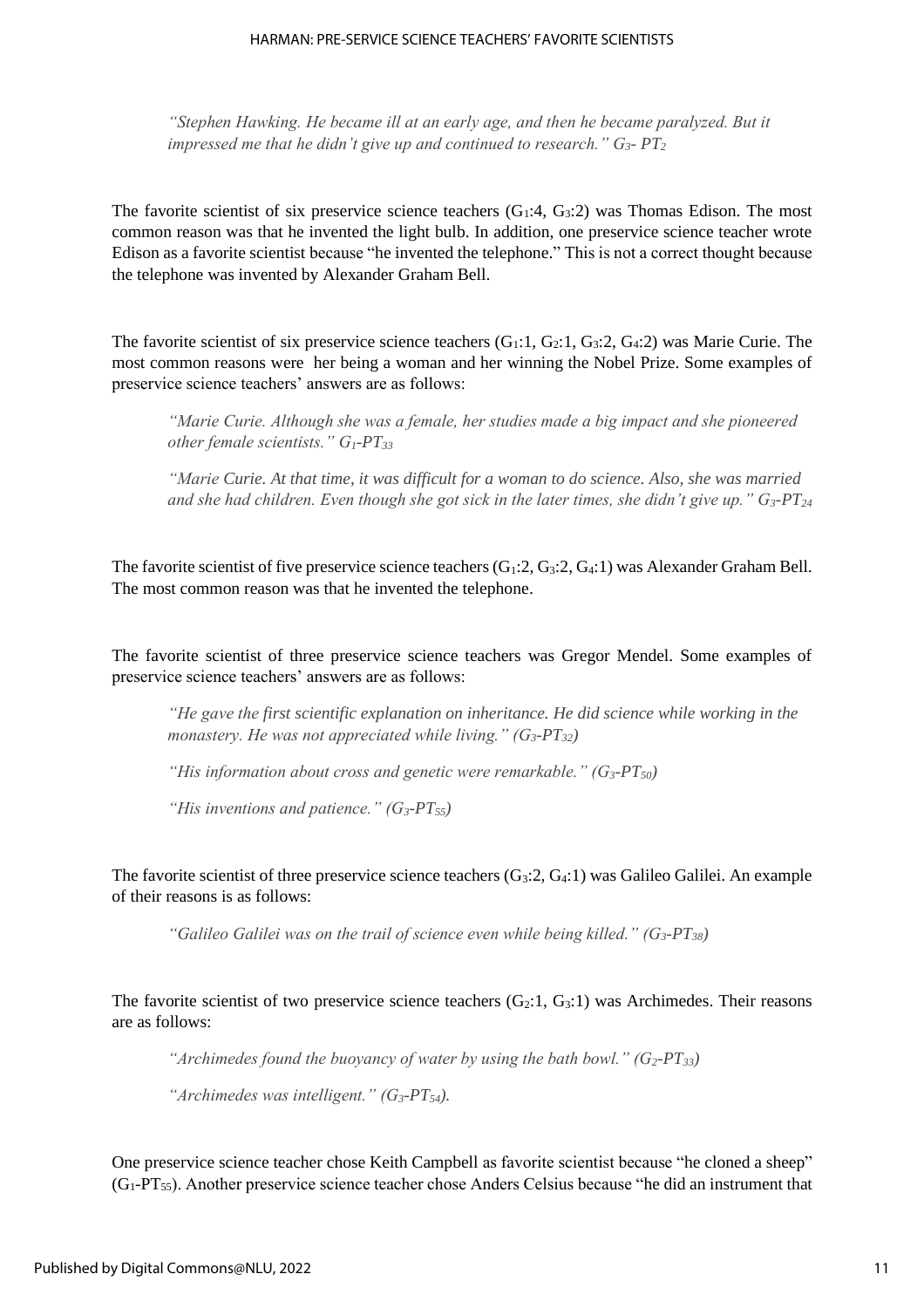measures temperature" (G<sub>1</sub>-PT<sub>56</sub>). One preservice science teacher chose Michelson and Morley as their favorite scientists because "they revealed successful results"  $(G_2-PT_{11})$ . Another preservice science teacher wrote Ernest Rutherford as favorite scientist because "he did the gold foil experiment" (G<sub>2</sub>-PT<sub>43</sub>). One preservice science teacher wrote, "Euclid. Euclid progressed in geometry and mathematics"  $(G_3-PT_{15})$ , and another one wrote, "Louis Pasteur. He brought innovation to science"  $(G_3-PT_{52})$ . Other preservice teachers wrote Werner Heisenberg (G<sub>3</sub>-PT<sub>39</sub>), Batlamyus (G<sub>4</sub>-PT<sub>10</sub>), and Arsitotle (G<sub>4</sub>-PT<sub>30</sub>) as their favorite scientists, but they did not give a reason. One preservice science teacher  $(G_4-PT_2)$  wrote Johannes Kepler as the favorite scientist because "he observed the planets and the sky."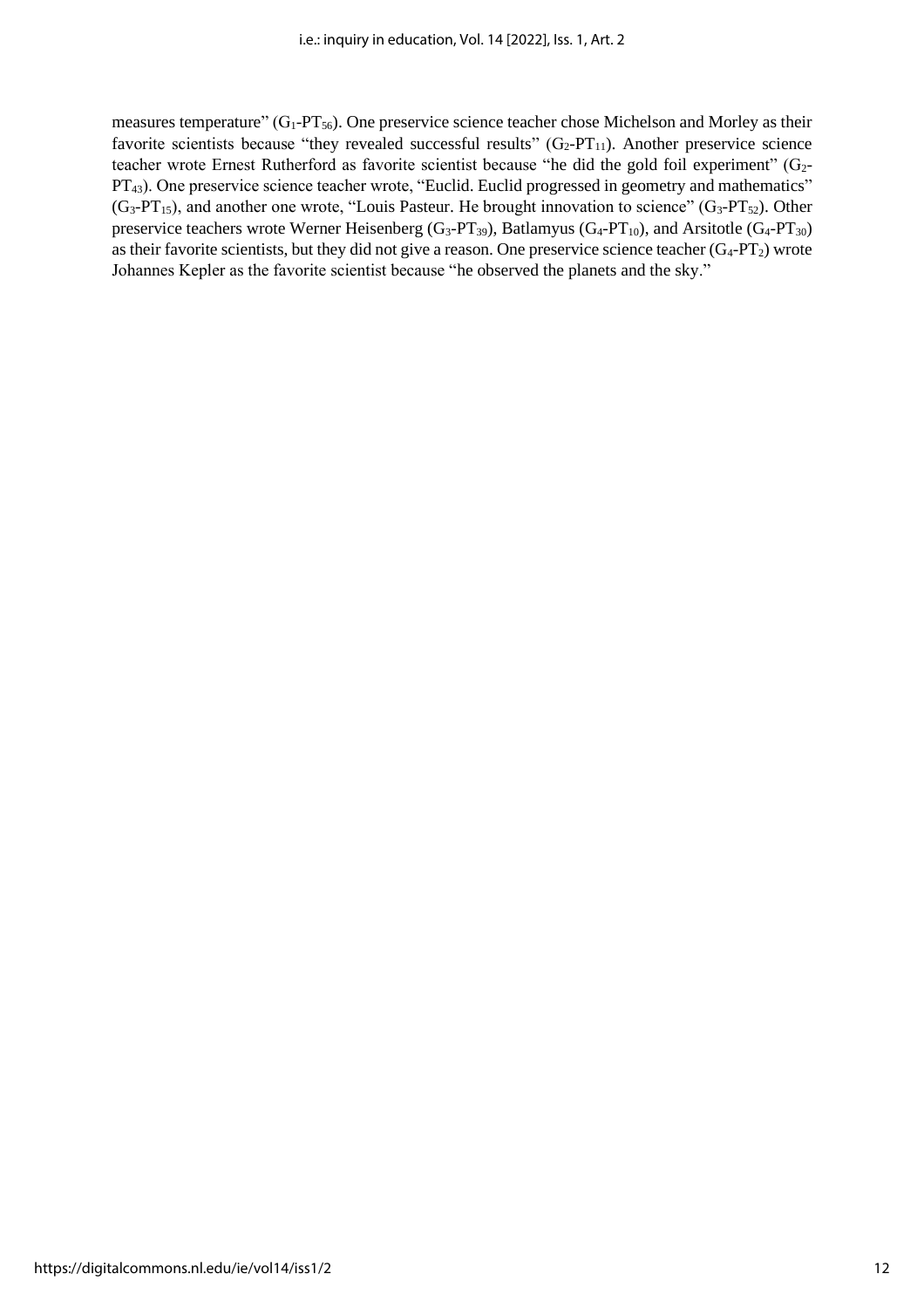# **Table 4**

|                                               |                                                  |                                                                      | G1                       | G2                       | G <sub>3</sub> | G <sub>4</sub>           | T              |
|-----------------------------------------------|--------------------------------------------------|----------------------------------------------------------------------|--------------------------|--------------------------|----------------|--------------------------|----------------|
| Albert Einstein (66)<br>$G_1$ :12, $G_2$ :31, | Contribution to humanity<br>and science          | Important and valid studies on<br>physics, astronomy and engineering |                          | $\overline{4}$           | $\overline{c}$ |                          | 6              |
| G <sub>3</sub> :16, G <sub>4</sub> :7         |                                                  | Studies and discoveries about the<br>speed of light                  | $\overline{\phantom{a}}$ | $\overline{\mathbf{3}}$  |                | $\mathbf{1}$             | 4              |
|                                               |                                                  | Breaking the absolute laws of physics                                | $\Box$                   | $\mathfrak 3$            | $\frac{1}{2}$  | $\frac{1}{2}$            | 3              |
|                                               |                                                  | The theory of relativity                                             | $\mathbf{1}$             | $\overline{2}$           |                |                          | 3              |
|                                               |                                                  | Atomic bomb*                                                         |                          | $\overline{\mathbf{3}}$  |                |                          | $\overline{3}$ |
|                                               |                                                  | Smashing atom                                                        | $\mathbf{1}$             | $\mathbf{1}$             |                |                          | $\overline{c}$ |
|                                               |                                                  | Pioneering many studies and<br>inventions                            | $\mathbf{1}$             | $\mathbf{1}$             |                | $\overline{\phantom{a}}$ | 2              |
|                                               |                                                  | Changing the history of science                                      | $\blacksquare$           | $\overline{a}$           | $\mathbf{1}$   | $\overline{\phantom{a}}$ | $\mathbf{1}$   |
|                                               |                                                  | Using his intelligence for useful<br>purposes                        | $\mathbf{1}$             |                          |                |                          | $\mathbf{1}$   |
|                                               | Cognitive characteristics                        | Intelligent                                                          | $\overline{2}$           | $\overline{2}$           | $\mathbf{1}$   |                          | $\overline{5}$ |
|                                               |                                                  | Thought experiments                                                  | $\blacksquare$           | $\overline{a}$           | 5              | $\overline{a}$           | 5              |
|                                               |                                                  | Comprehensive thoughts                                               |                          | $\overline{2}$           | $\mathbf{1}$   |                          | 3              |
|                                               |                                                  | Thoughts on physics                                                  |                          | $\overline{2}$           |                |                          | $\overline{2}$ |
|                                               |                                                  | An incredible imagination                                            | $\blacksquare$           | $\mathbf{1}$             | $\mathbf{1}$   |                          | $\overline{c}$ |
|                                               |                                                  | Using imagination in experiments                                     | $\overline{\phantom{a}}$ | $\overline{2}$           |                | $\overline{a}$           | $\overline{2}$ |
|                                               |                                                  | Remarkable theories                                                  | $\blacksquare$           | $\overline{2}$           | $\overline{a}$ | $\blacksquare$           | $\overline{2}$ |
|                                               | Negative situations and<br>dedication to science | Having difficulties                                                  | $\mathfrak{Z}$           | $\mathbf{1}$             | $\overline{c}$ |                          | 6              |
|                                               |                                                  | Seen as a failed student                                             | $\blacksquare$           | $\overline{a}$           | $\overline{c}$ | $\mathbf{1}$             | 3              |
|                                               |                                                  | Seen as insane                                                       | $\overline{\phantom{a}}$ | $\overline{a}$           | $\,1$          | $\blacksquare$           | $\mathbf{1}$   |
|                                               |                                                  | Striving for science                                                 | $\bar{\mathcal{L}}$      | $\mathbf{1}$             | $\overline{a}$ | $\overline{a}$           | $\mathbf{1}$   |
|                                               | Affective characteristics                        | Introversion                                                         |                          | $\mathbf{1}$             |                |                          |                |
|                                               | Well-known person                                | Being heard frequently his name and<br>inventions                    |                          |                          | 1              |                          | 1              |
|                                               |                                                  | Explained with praise by the<br>instructor                           |                          |                          | $\mathbf{1}$   | $\bar{\phantom{a}}$      | $\mathbf{1}$   |
|                                               |                                                  | No reason                                                            | $\overline{4}$           | $\mathfrak{Z}$           | $\mathbf{1}$   | 5                        | 13             |
| Isaac Newton (23)                             | Contribution to humanity<br>and science          | Apple and gravity                                                    | $\overline{3}$           | $\overline{4}$           | $\overline{4}$ | 2                        | 13             |
| $G_1:4, G_2:7, G_3:7,$<br>G <sub>4</sub> :5   |                                                  | Important inventions                                                 | $\mathbf{1}$             | $\overline{\phantom{0}}$ | 2              | $\overline{a}$           | 3              |
|                                               |                                                  | Innovations in all areas                                             |                          |                          | $\overline{a}$ | $\mathbf{1}$             | $\mathbf{1}$   |
|                                               | Life conditions                                  | Difficult                                                            |                          | $\overline{a}$           | $\mathfrak{Z}$ |                          | 3              |

*Preservice Science Teachers' Favorite Foreign Scientists and Their Reasons*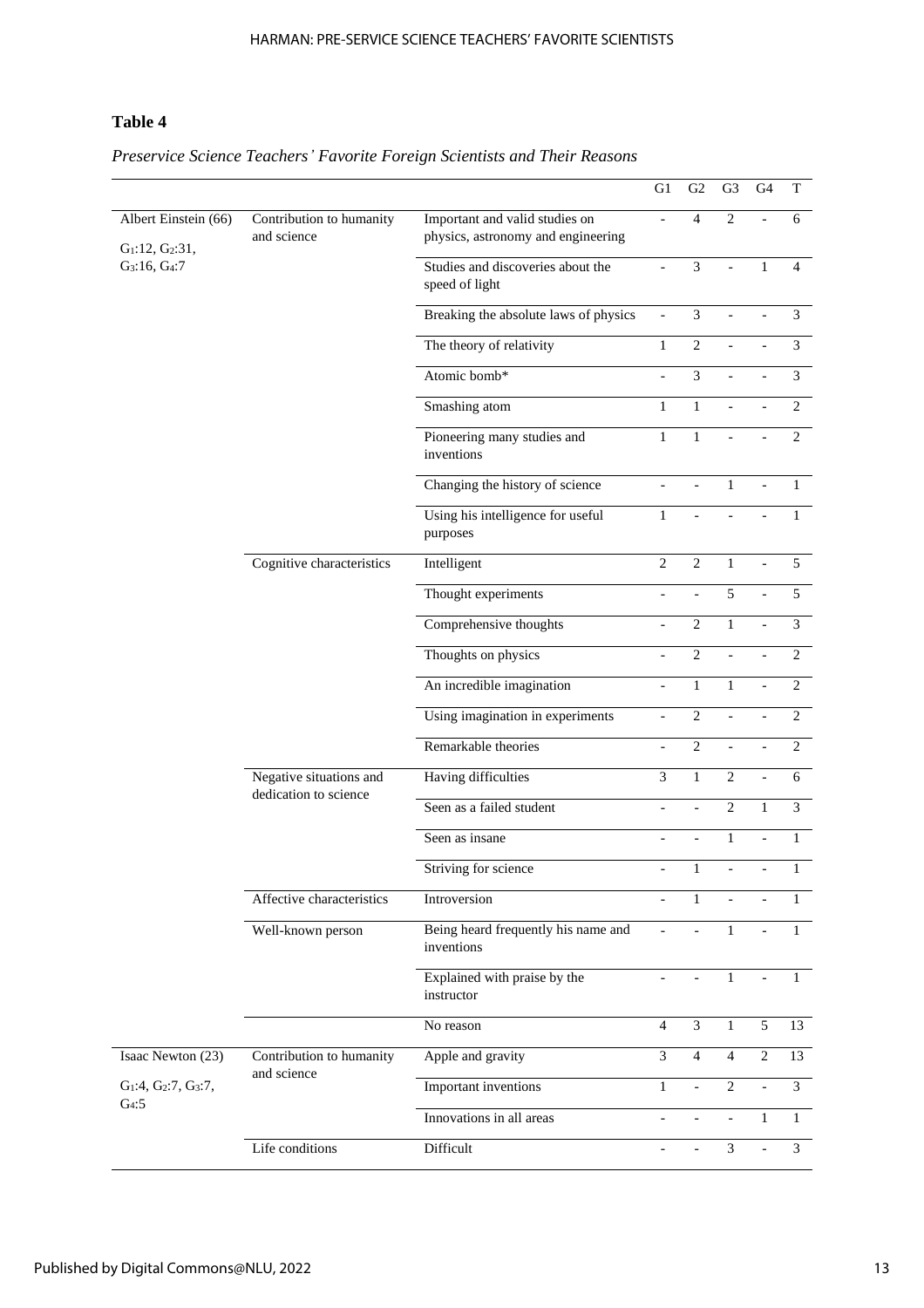|                                             | Affective characteristics                        | Patience                                     |                          |                          |                          |              |                |
|---------------------------------------------|--------------------------------------------------|----------------------------------------------|--------------------------|--------------------------|--------------------------|--------------|----------------|
|                                             |                                                  | Passion for science                          |                          |                          | $\mathbf{1}$             |              | $\mathbf{1}$   |
|                                             | No reason                                        |                                              |                          | 3                        | $\mathbf{1}$             | $\mathbf{1}$ | 5              |
| Nikola Tesla (19)                           | Contribution to humanity                         | Inventions                                   | 3                        | $\mathbf{1}$             |                          |              | $\overline{4}$ |
| $G_1:6, G_2:5, G_3:8$                       | and science                                      | Father of electric                           | $\mathbf{1}$             | $\overline{a}$           | $\overline{a}$           |              | $\mathbf{1}$   |
|                                             |                                                  | Working for the benefit of society           |                          |                          | $\mathbf{1}$             |              | 1              |
|                                             |                                                  | Pioneer of scientists                        | $\mathbf{1}$             | $\overline{a}$           |                          |              | 1              |
|                                             | Field of study                                   | Electric                                     | $\overline{a}$           | $\mathbf{1}$             | $\overline{2}$           | $\equiv$     | $\overline{3}$ |
|                                             | Transcending his own time                        | Thoughts beyond the time                     | $\overline{a}$           | $\overline{c}$           |                          |              | $\overline{2}$ |
|                                             | Well-known person and                            | The unheard name of scientist                |                          | $\overline{c}$           |                          |              | $\overline{2}$ |
|                                             | appreciation                                     | The unknown value of scientist               | $\blacksquare$           | $\overline{a}$           | $\overline{2}$           |              | $\overline{2}$ |
|                                             | Living conditions                                | The overshadowed scientist                   | $\overline{a}$           |                          | $\mathbf{1}$             |              | $\mathbf{1}$   |
|                                             |                                                  | The stolen ideas                             |                          |                          | $\mathbf{1}$             |              | $\mathbf{1}$   |
|                                             |                                                  | Difficult                                    |                          | $\mathbf{1}$             | $\overline{a}$           |              | 1              |
|                                             | Cognitive and affective<br>characteristics       | Intelligent                                  |                          | $\overline{a}$           | $\mathbf{1}$             |              | $\mathbf{1}$   |
|                                             |                                                  | Not giving up                                | $\overline{\phantom{a}}$ | $\overline{a}$           | $\mathbf{1}$             |              | $\mathbf{1}$   |
|                                             | No reason                                        |                                              | $\mathbf{1}$             | $\mathbf{1}$             | $\mathbf{1}$             |              | 3              |
| <b>Stephen Hawking</b>                      | Living conditions                                | A disabled individual                        | $\overline{c}$           | $\mathbf{1}$             | $\mathbf{1}$             | $\mathbf{1}$ | 5              |
| (9)                                         | Contribution to humanity                         | His books                                    | $\mathbf{1}$             | $\overline{a}$           |                          |              | $\mathbf{1}$   |
| $G_1:3, G_2:3, G_3:1,$<br>G <sub>4</sub> :2 | and science                                      | His studies                                  |                          | $\mathbf{1}$             |                          |              | $\mathbf{1}$   |
|                                             |                                                  | His actual information                       |                          | $\mathbf{1}$             |                          |              | 1              |
|                                             | Field of study                                   | <b>Black hole</b>                            |                          | $\overline{\phantom{a}}$ | $\overline{\phantom{a}}$ | $\mathbf{1}$ | 1              |
|                                             | Prize                                            | Nobel prize in physics*                      | $\blacksquare$           | $\mathbf{1}$             | $\overline{a}$           | $\equiv$     | $\mathbf{1}$   |
|                                             | No reason                                        |                                              |                          | $\mathbf{1}$             |                          |              | 1              |
| Thomas Edison (6)                           | Contribution to humanity                         | Bulb                                         | 1                        |                          | 1                        |              | $\overline{2}$ |
| $G_1:4, G_3:2$                              | and science                                      | Telephone*                                   | 1                        |                          |                          |              | 1              |
|                                             |                                                  | The used inventions in every field           | $\mathbf{1}$             |                          |                          |              | $\mathbf{1}$   |
|                                             | No reason                                        |                                              | $\mathbf{1}$             |                          | $\mathbf{1}$             |              | 2              |
| Marie Curie (6)                             | Gender and success                               | Impressive studies                           | $\mathbf{1}$             | $\overline{2}$           | $\mathbf{1}$             | $\mathbf{1}$ | 5              |
| $G_1:1, G_2:1, G_3:2,$                      |                                                  | Forerunner of women                          | $\mathbf{1}$             | $\overline{a}$           |                          |              | $\mathbf{1}$   |
| G <sub>4</sub> :2                           | Prize                                            | Nobel Prize                                  |                          |                          | $\mathbf{1}$             | 2            | $\overline{3}$ |
|                                             | Negative situations and<br>dedication to science | The difficulty of doing scince as a<br>woman |                          |                          | 1                        |              | 1              |
|                                             |                                                  | Being sick                                   |                          |                          | $\mathbf{1}$             |              | 1              |
|                                             |                                                  | Married with children                        |                          |                          | $\mathbf{1}$             |              | 1              |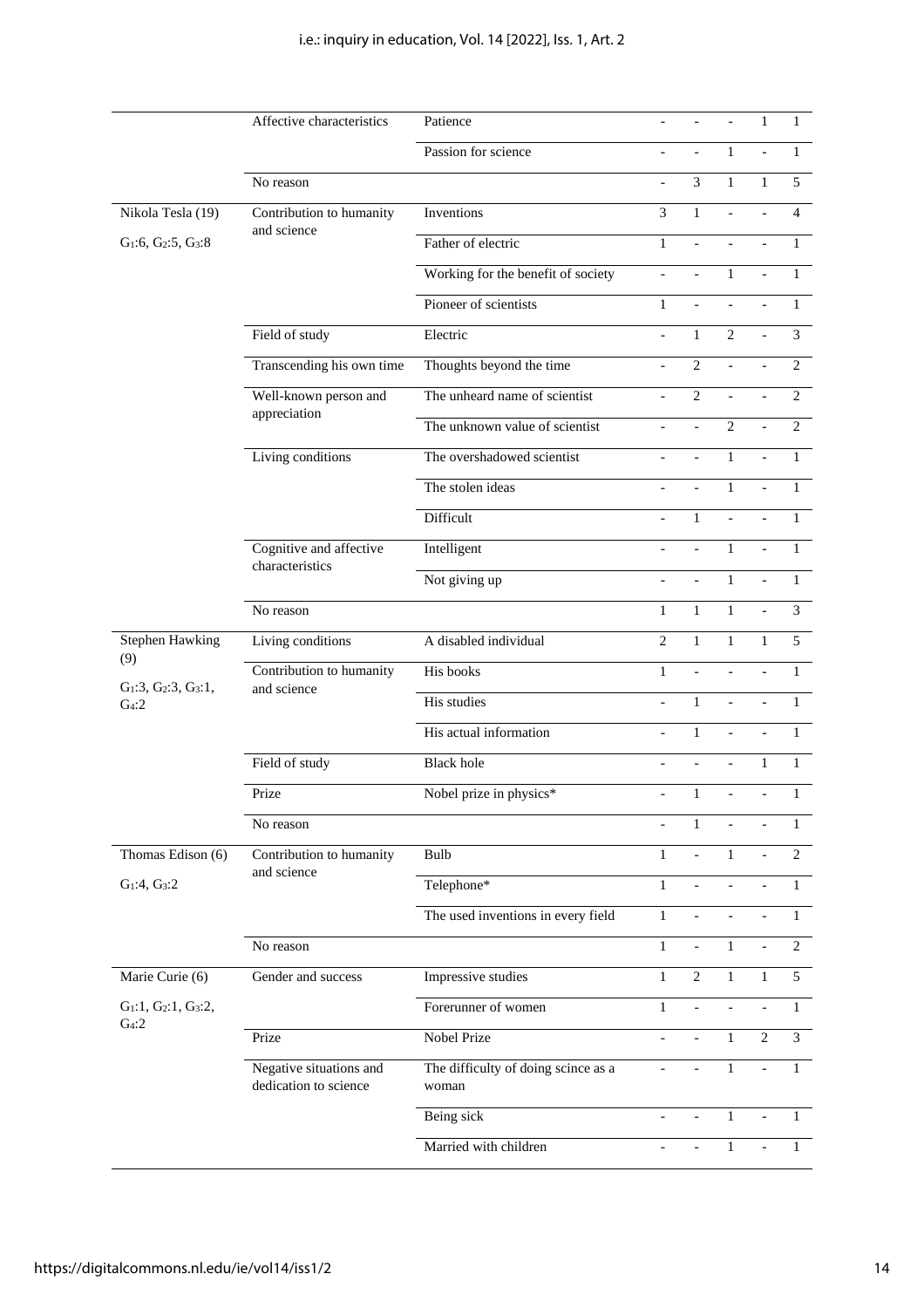#### HARMAN: PRE-SERVICE SCIENCE TEACHERS' FAVORITE SCIENTISTS

| Alexander Graham                                    | Contribution to humanity                | Telephone                                       | 1              |                          | $\mathbf{1}$   |              | 3              |
|-----------------------------------------------------|-----------------------------------------|-------------------------------------------------|----------------|--------------------------|----------------|--------------|----------------|
| Bell $(5)$                                          | and science                             | The used tools in everyday life                 | $\mathbf{1}$   |                          |                |              | 1              |
| $G_1:2, G_3:2, G_4:1$                               |                                         |                                                 |                |                          |                |              |                |
|                                                     |                                         | An important invention                          |                |                          | $\mathbf{1}$   |              | 1              |
| Gregor Mendel (3)                                   | Field of study                          | scientific<br>explanations<br>First<br>on       | $\overline{a}$ |                          | $\mathbf{1}$   |              | 1              |
| G <sub>3</sub> :3                                   |                                         | inheritance                                     |                |                          |                |              |                |
|                                                     |                                         | Remarkable information on cross and<br>genetics | $\mathbb{L}$   | $\overline{\phantom{a}}$ | $\mathbf{1}$   |              | $\mathbf{1}$   |
|                                                     | Appreciation                            | Unappreciated while living                      |                |                          | $\mathbf{1}$   |              | $\mathbf{1}$   |
|                                                     | Contribution to humanity<br>and science | Inventions                                      |                |                          | 1              |              | 1              |
|                                                     | Affective characteristics               | Patience                                        |                |                          | $\mathbf{1}$   |              | 1              |
| Galileo Galilei (3)                                 | Dedication to science                   | The sacrificed a life for science               |                |                          | $\overline{c}$ | 1            | 3              |
| $G_3:2, G_4:1$                                      |                                         |                                                 |                |                          |                |              |                |
| Archimedes (2)                                      | Linking                                 | Science in everyday life                        |                | $\mathbf{1}$             |                |              | 1              |
| $G_2:1, G_3:1$                                      | Cognitive characteristics               | Intelligent                                     |                |                          | 1              |              | 1              |
| Keith Campbell (1)<br>$G_1:1$                       | Field of study                          | Cloning (sheep)                                 | $\mathbf{1}$   | $\overline{a}$           |                |              | $\mathbf{1}$   |
| Anders Celsius (1)                                  | Contribution to humanity                | Thermometer                                     | $\mathbf{1}$   |                          |                |              | 1              |
| $G_1:1$                                             | and science                             |                                                 |                |                          |                |              |                |
| Michelson and                                       | <b>Success</b>                          | The results of their study                      |                | $\mathbf{1}$             |                |              | 1              |
| Morley $(1)$ G <sub>2</sub> :1                      |                                         |                                                 |                |                          |                |              |                |
| <b>Ernest Rutherford</b><br>$(1)$ G <sub>2</sub> :1 | Field of study                          | Gold foil experiment                            | $\overline{a}$ | $\mathbf{1}$             |                |              | 1              |
| Euclid $(1)$ G <sub>3</sub> :1                      | <b>Success</b>                          | Progress in geometry and math                   |                | $\blacksquare$           | $\mathbf{1}$   |              | $\mathbf{1}$   |
| Werner Heisenberg<br>$(1)$ G <sub>3</sub> :1        | No reason                               |                                                 |                |                          | 1              |              | 1              |
| Louis Pasteur (1)<br>G <sub>3</sub> :1              | Contribution to humanity<br>and science | Innovator                                       |                |                          | $\mathbf{1}$   |              |                |
| Johannes Kepler (1)                                 | Field of study                          | Planets and sky                                 |                |                          |                | 1            |                |
| $G_4:1$                                             |                                         |                                                 |                |                          |                |              |                |
| Batlamyus (1) G <sub>4</sub> :1                     | No reason                               |                                                 |                |                          |                | $\mathbf{1}$ | $\mathbf{1}$   |
| Aristotle (1) G <sub>4</sub> :1                     | No reason                               |                                                 |                |                          |                | $\mathbf{1}$ | $\overline{1}$ |

G: Grade, T: Total, \*: false

## **Conclusion and Discussion**

According to the results of this study, preservice science teachers chose 28 different favorite scientists. Eight scientists were Turkish-Islamic, and 20 were foreign. Twenty-seven scientists were male, and one, Marie Curie, was female.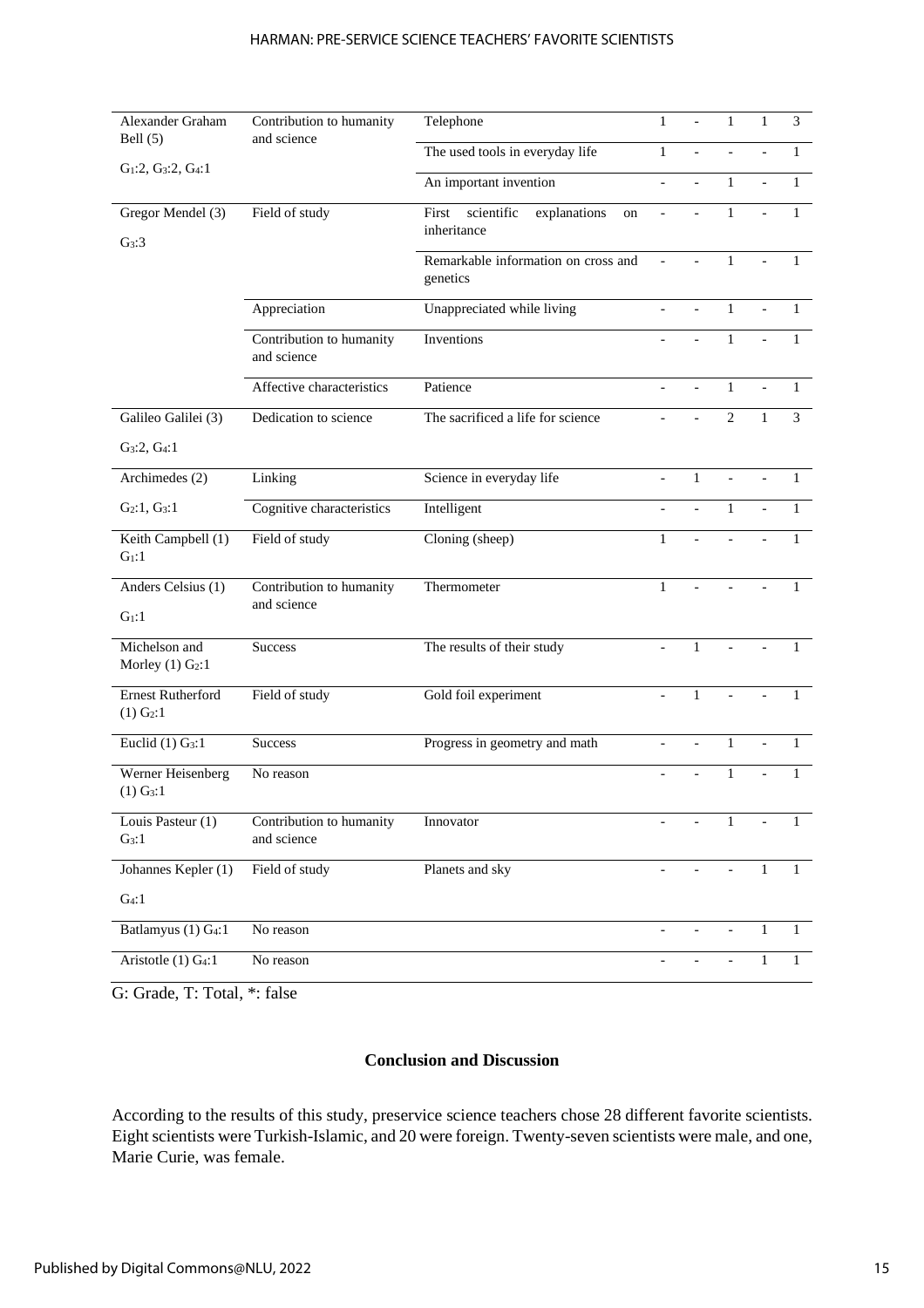Of the preservice teachers, 22.6% chose Turkish-Islamic scientists, and 76.4% chose foreign scientists. Similarly, other studies report that the scientists favored by preservice science teachers (Demirbaş, 2009; Görecek-Baybars, 2018; Laçin-Şimşek, 2011; Şahin et al., 2019), preservice classroom teachers (Çermik, 2013), preservice teachers (Sharma & Honan, 2020), and preservice teachers of gifted students (Camcı-Erdoğan, 2018) are mostly foreign. The scientists whom preservice science teachers know are mostly foreign (Bozdoğan et al., 2015).

According to current results, Aziz Sancar (9.5%) and Ibn-i Sina (7.5%) were the most frequently chosen Turkish-Islamic favorite scientists. This finding was consistent with the literature. Seventh-grade students frequently reported Sancar as a Turkish-Islamic scientist by whom they were influenced (Erdoğdu & Taşar, 2019). Preservice science teachers most frequently named Sancar as a scientist (Şahin et al., 2019). Sancar and İbn-i Sina were among the Turkish scientists who were frequently named by social studies preservice teachers (Gürgil, 2018). Preservice science teachers (Laçin-Şimşek, 2011), preservice classroom teachers (Çermik, 2013), and preservice social studies teachers (Laçin-Şimşek & Şimşek, 2010) chose Ibn-i Sina. One of the scientists in the drawings of the science and social sciences preservice teachers was Ibn-i Sina (Ürey et al., 2017). A significant number of preservice classroom and child education teachers named Ibn-i Sina as the most famous scientist (Gheith & Aljaberi, 2019).

Some preservice teachers' (7.5%) favorite scientist was Ibn-I Sina, and their reasons mostly included his doing research on medicine and many fields and his contribution to humanity and science. Similarly, high school students mentioned Ibn-i Sina and his studies in the medical field (Başkan-Takaoğlu, 2018). In this study, one preservice teacher's reason was Ibn-i Sina's medical methods and instruments that are used today; another preservice teacher's reason was his researching under difficult conditions. Similarly, preservice teachers of gifted students named Ibn-i Sina as a favorite scientist because of his studies with limited possibilities, his patience, and his studies that are still effective (Camcı-Erdoğan, 2018).

In this study, one preservice science teacher wrote Mimar Sinan as favorite scientist. Demirbaş (2009) also reported that a small number of preservice science teachers chose Mimar Sinan.

According to the findings of this study, Albert Einstein (33.2%), Isaac Newton (11.6%), and Nikola Tesla (9.5%) were the most frequently chosen foreign favorite scientists. Seventh-grade students reported Newton as a scientist by whom they were influenced (Erdoğdu & Taşar, 2019). In another study, the majority of presevice science teachers chose Einstein (Demirbaş, 2009). Preservice science teachers mentioned Newton and Einstein (Şahin et al., 2019). Preservice science teachers frequently expressed Einstein and Newton for the contemporary age (Laçin-Şimşek, 2011). Preservice science teachers most frequently chose Newton or Einstein as a scientist whom they knew (Bozdoğan et al., 2015). Among the scientists mentioned by preservice science teachers, Newton, Einstein, and Tesla were in the top ten (Görecek-Baybars, 2018). A significant percentage of preservice classroom and child education teachers also stated Einstein and Newton as the most famous scientists (Gheith & Aljaberi, 2019). In addition, a majority of early childhood education preservice teachers' favorite scientist was Newton (El Takach, 2018). Einstein and Newton were frequently mentioned by preservice teachers (Sharma & Honan, 2020). Einstein, Newton, and Tesla were the most frequently chosen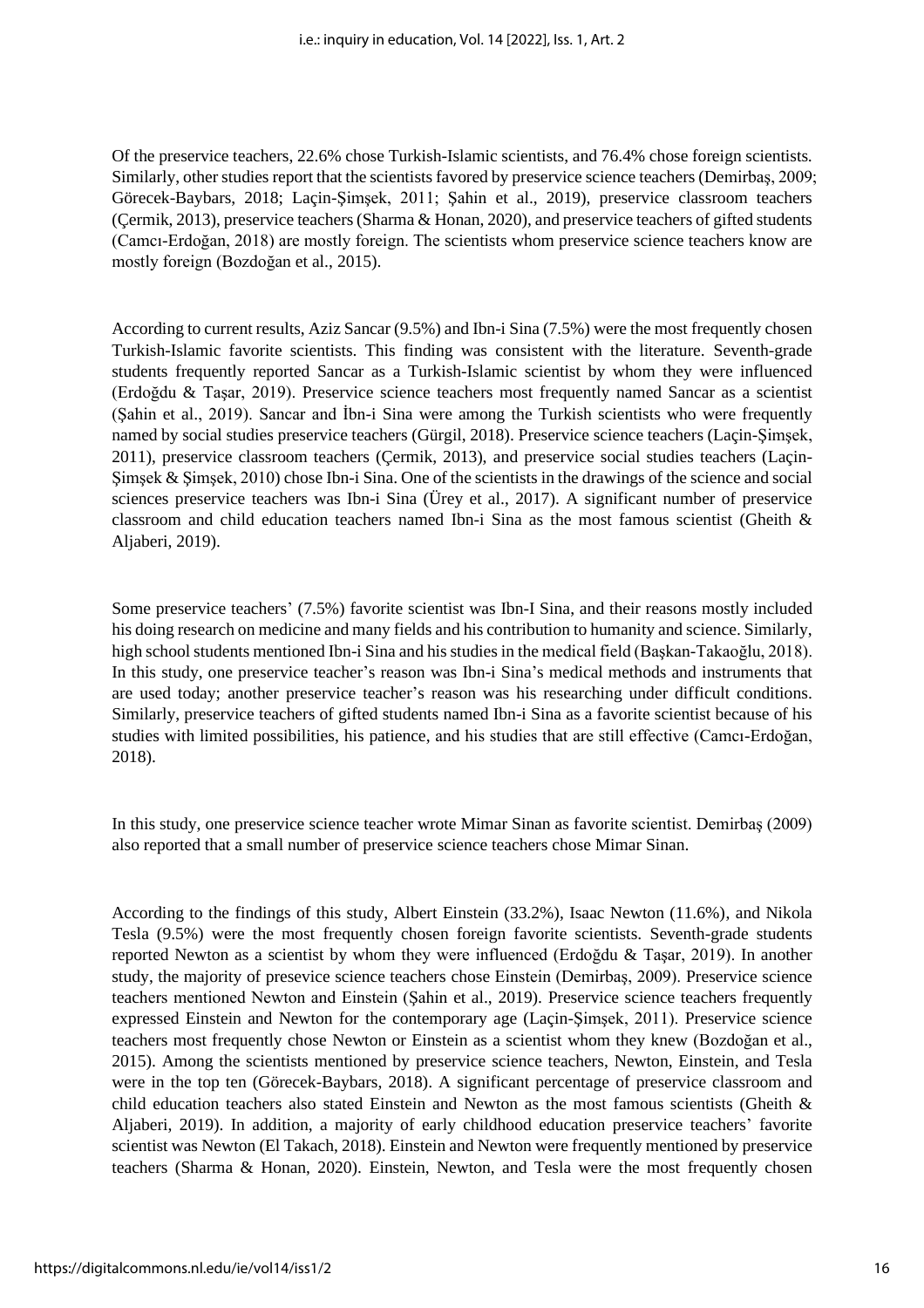foreign scientists by social studies preservice teachers (Gürgil, 2018). Also, one of the most well-known scientists in the drawings of preservice teachers was Einstein (Bilir et al., 2020). Two high school students drew scientists who looked like Einstein (Eyceyurt-Türk & Tüzün, 2017). Einstein and Newton were among the most common scientists in the drawings of university students (Özkan et al., 2017). Einstein and Newton were also seen in the drawings of preservice science and social sciences teachers (Ürey et al., 2017). Scientists in preservice classroom teachers' minds were predominantly Einstein and Newton (Çermik, 2013).

Sixty-six preservice science teachers' favorite scientist was Einstein. The most common reasons were as his studies and inventions, his intelligence and thoughts, and his having difficulties and achieving. Twenty-three preservice science teachers' favorite scientist was Newton. The most common reasons were his work with the apple and gravity, his important inventions, and his having difficult living conditions. Nineteen preservice science teachers' favorite scientist was Tesla. The most common reasons were his inventions and electricity. Similarly, Einstein was appreciated because of his intelligence, Newton was appreciated because of his contribution to physics, and Tesla was appreciated because of his genius by high school students (Durukan & Sadoglu, 2018). The most frequently stated scientist and scientist's contribution to science by high school students were Newton and his discovery of gravity (Başkan-Takaoğlu, 2018). Preservice teachers of gifted students stated mostly Einstein or Edison as their favorite scientist. Preservice teachers admired Einstein for his intelligence and interesting life story and because he was thought to be stupid. They chose Edison as their favorite scientist because he invented the light bulb and worked without giving up (Camcı-Erdoğan, 2018).

In this study, some preservice science teachers gave false reasons such as Einstein having invented the atomic bomb, Stephen Hawking having won the Nobel Prize in physics, or Edison having invented the telephone. Similarly, among the striking false information on inventions in the answers given by students were Einstein's having discovered electricity and invented the atomic bomb, Edison's inventing the telephone, Alexander Graham Bell's inventing the light bulb, and Archimedes's inventing the spiral bomb (Başkan-Takaoğlu, 2018).

The favorite scientists of 191 preservice science teachers were male. Similarly, previous studies have shown that scientists in the minds of participants were mostly male. Science teachers (El Takach & Yacoubian, 2020), teachers (El Takach & Al Tobi, 2021), preservice primary school teachers (Çermik, 2013), preservice science teachers (Demirbaş, 2009; Reinisch et al., 2017; Yenikalaycı, 2016), preservice teachers (Bilir et al., 2020; Milford & Tippett, 2013; Sharma & Honan, 2020), preservice science and preschool education teachers (Angın & Özenoğlu, 2019), preservice teachers of gifted students (Camcı-Erdoğan, 2018), and university students (Meyer et al., 2019; Özkan et al., 2017) drew mostly male scientists. Contrary to these results, Şentürk (2020) reported that preservice science teachers drew almost the same number of male and female scientists.

Six female preservice science teachers chose Marie Curie as their favorite scientist, and female scientists other than Curie were not chosen. This finding of the study is consistent with previous studies. Curie was mentioned as a female scientist by one seventh-grade student (Erdoğdu & Taşar, 2019), preservice science teachers (Demirbaş, 2009), eight preservice science teachers (Şahin et al., 2019), and four preservice teachers of gifted students (Camcı-Erdoğan, 2018). A small number of preservice science teachers knew Curie (Bozdoğan et al., 2015).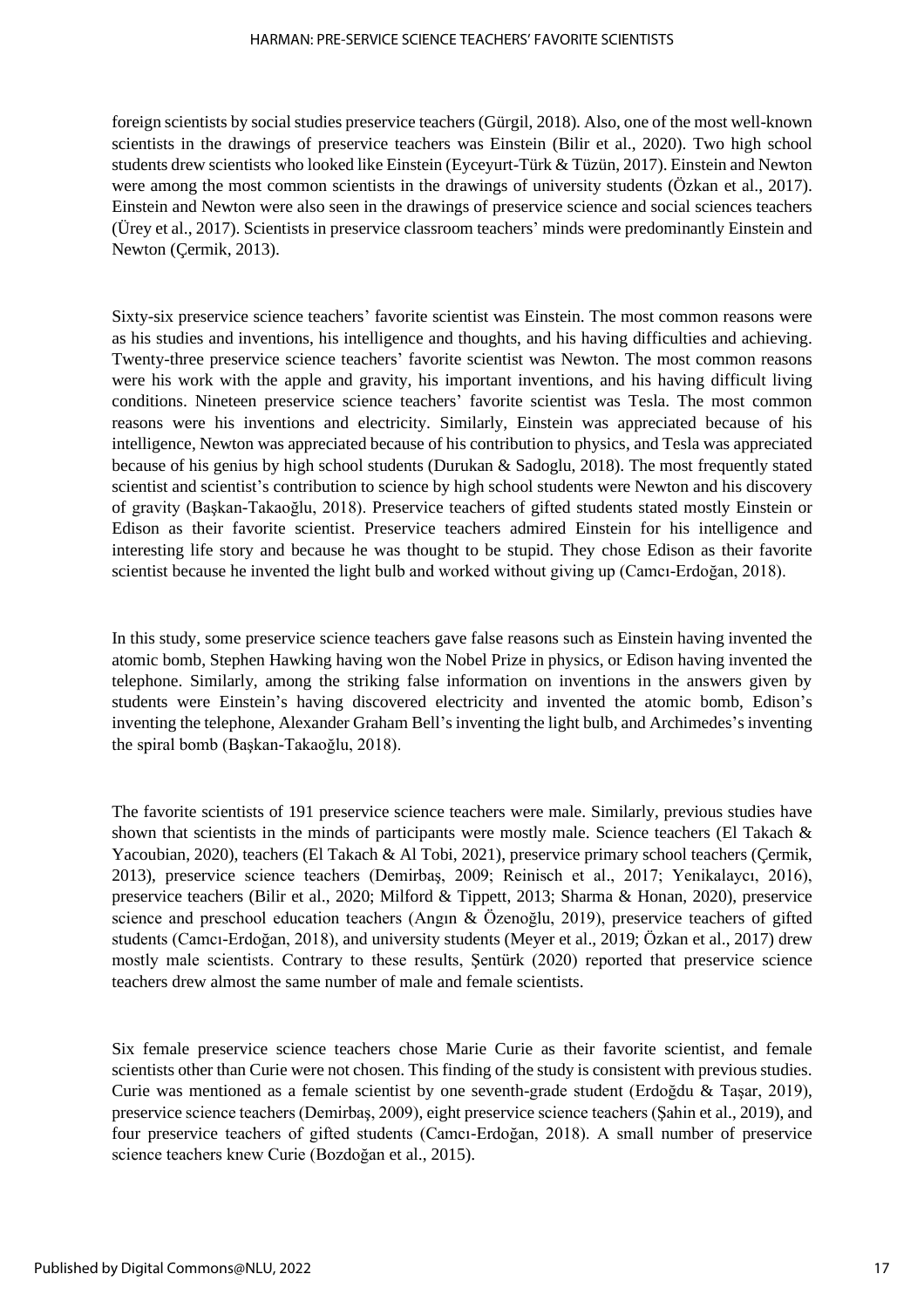The results of the study revealed that the preservice teachers' favorite scientists were mostly foreign and male. Foreign and male scientists are predominantly mentioned both in lessons and in daily life, especially in the media. In addition, since the history and philosophy of science course is taught in one semester, preservice teachers cannot fully learn about scientists and their contributions to science in this limited time. For this reason, preservice teachers remember the scientists who are frequently mentioned in other lessons (physics, chemistry, biology, etc.) in the science education program. This situation may be a reason for the results obtained from this research. In fact, this situation proves that it is not sufficient to teach this course in only one semester. Moreover, some scientists are favored by some preservice teachers. These results prove that not all scientists are included in lessons, textbooks, and media.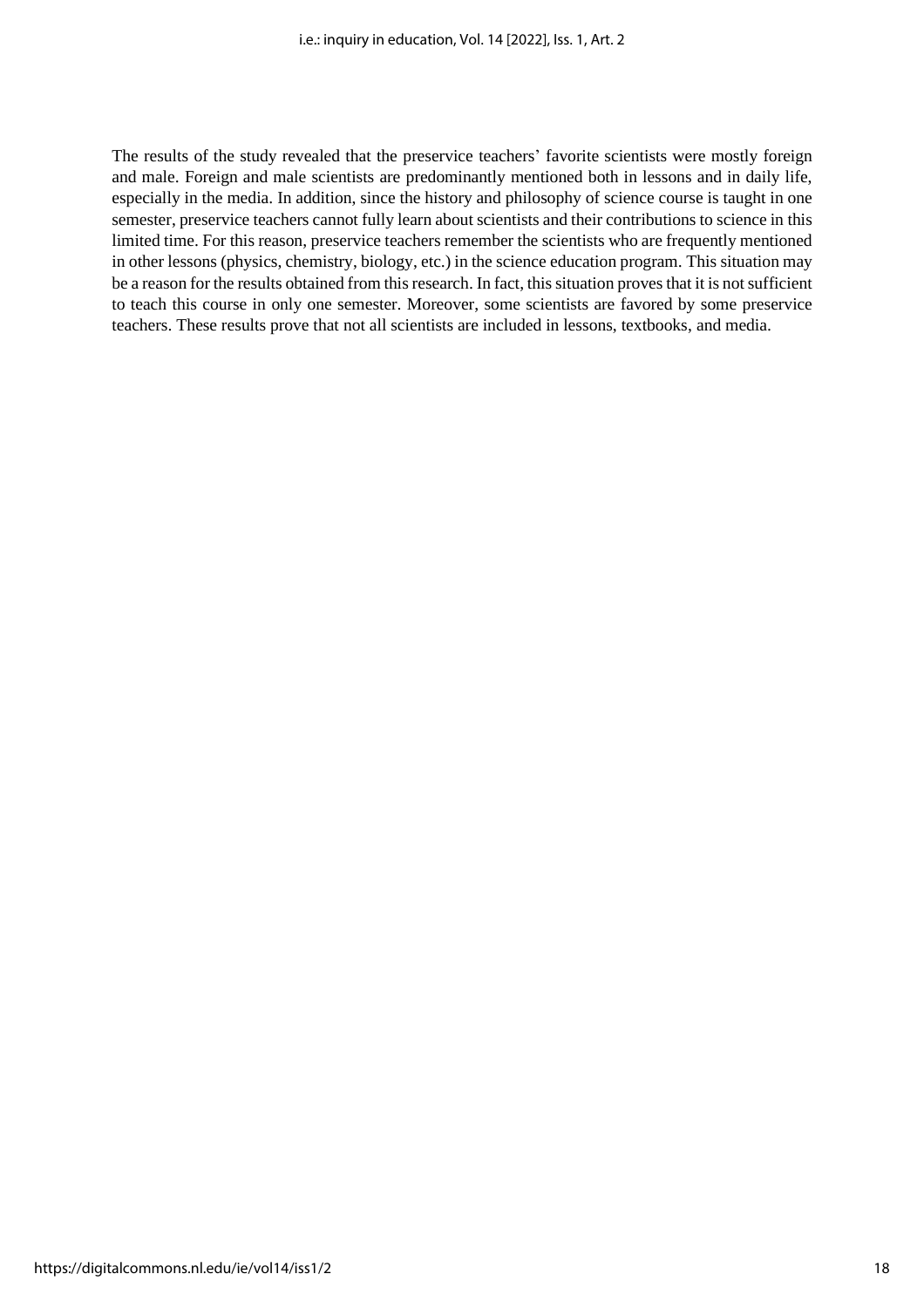#### **Suggestions**

It is necessary to train successful scientists to advance in science. To this end, it is very important that individuals learn about scientists who have contributed to science and their lives. Individuals who learn about scientists, their lives, and their contributions to science are motivated to become successful scientists by having their favorite scientists and scientists' lives as role models. In this context, considering that it is important that preservice science teachers learn about all scientists who have contributed to science and to teach their students, the following suggestions are presented.

- 1. The history and philosophy of science could be a compulsory subject.
- 2. The history and philosophy of science is taught in one semester of the undergraduate program. It is not appropriate to teach such a comprehensive subject in one semester. This subject could be taught in eight semesters. In this way, preservice teachers can learn more easily and permanently.
- 3. In addition to the scientists' contributions to science and humanity, their life stories and the conditions of the times in which they lived could also be taught.
- 4. Within the scope of the study, preservice teachers could be asked to do research on scientists using both books and media.
- 5. Preservice teachers could be asked to prepare boards about the history and philosophy of science in the schools they attend for teaching practice lessons I–II. In this way, they can increase middle school students' awareness about scientists.

*Dr. Gonca Harman is an associate professor at Karamanoglu Mehmetbey University, Department of Mathematics and Science Education. Her research interests include science education, the model-based teaching method, models and modelling, analogy, the prediction-observation-explanation (POE) method, STEM (science, technology, engineering, mathematics), the engineering design process, laboratory applications, and waste management.*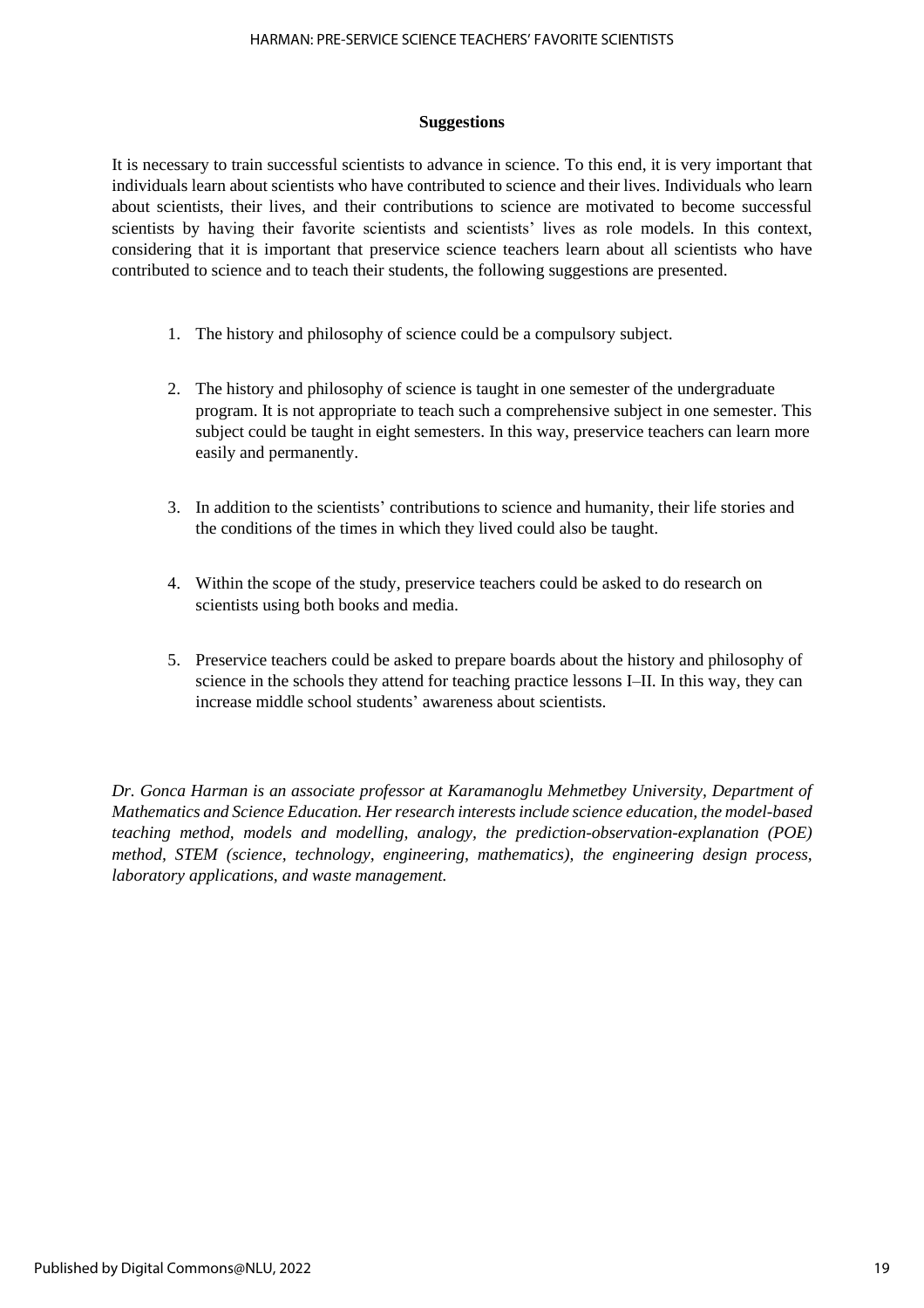#### **References**

- Angın, D. E., & Özenoğlu, H. (2019). Öğretmen adaylarının bilim insanına ilişkin algıları [Perceptions of prospective teachers toward scientists]. *Igdır University Journal of Social Sciences, 18*, 255– 276. [http://sosbilder.igdir.edu.tr/Makaleler/51842746\\_14\\_](http://sosbilder.igdir.edu.tr/Makaleler/51842746_14_Angin_(255-276).pdf) [Angin\\_\(255-276\).pdf](http://sosbilder.igdir.edu.tr/Makaleler/51842746_14_Angin_(255-276).pdf)
- Başkan-Takaoğlu, Z. (2018). Lise öğrencilerinin bilim tarihi hakkındaki bilgi düzeyleri [Knowledge level of high school students regarding history of science]. *Mavi Atlas, 6*(1), 349–370. <https://dergipark.org.tr/en/download/article-file/464537>
- Bilir, V., Eyceyurt-Türk, G., & Tüzün, Ü. N. (2020). Öğretmen adaylarının kimya alanında çalışan bilim insanı imajları ve bu imajları etkileyen faktörler [Images of the preservice teachers about the scientists working in the field of chemistry and factors affecting these images]. *Trakya Journal of Education*, *10*(1), 76–91.<https://dergipark.org.tr/tr/download/article-file/1009843>
- Bozdoğan, B., Şengül, Ü., & Bozdoğan, A. E. (2015). Fen bilgisi öğretmen adaylarının bilim insanları hakkındaki bilgi düzeylerinin incelenmesi: Giresun eğitim fakültesi örneği [The examination of prospective science teachers' level of knowledge about scientists: Giresun faculty of education sample]. *The Black Sea Journal of Social Sciences, 5*(9). <https://dergipark.org.tr/tr/download/article-file/149886>
- Camcı-Erdoğan, S. (2018). Üstün zekâlılar öğretmenliği adaylarının gözlerinden bilim insanları [Images of scientists through the eyes of preservice teachers of gifted students]. *YYÜ Journal of Education Faculty, 15*(1), 130–155.<https://dergipark.org.tr/tr/download/article-file/589592>
- Çermik, H. (2013). Öğretmen adaylarının zihinlerinde canlanan resimdeki bilim insanı [A scientist created in the picture that preservice teachers have in their minds]. *Pamukkale University Journal of Education*, *33*(1), 139–153. [http://pauegitimdergi.pau.edu.tr/Makaleler/227681588\\_hu%c2%a6%c3%aalya%20c%c2%a6](http://pauegitimdergi.pau.edu.tr/Makaleler/227681588_hu%c2%a6%c3%aalya%20c%c2%a6%c4%9fermik.pdf) [%c4%9fermik.pdf](http://pauegitimdergi.pau.edu.tr/Makaleler/227681588_hu%c2%a6%c3%aalya%20c%c2%a6%c4%9fermik.pdf)
- Demirbaş, M. (2009). The relationships between the scientist perception and scientific attitudes of science teacher candidates in Turkey: A case study. *Scientific Research and Essay*, *4*(6), 565– 576.
- Durukan, U. G., & Sadoglu, G. P. (2018). High school students' images of physicists. *International Journal of Progressive Education*, *14*(4), 111–125. <https://files.eric.ed.gov/fulltext/EJ1193491.pdf>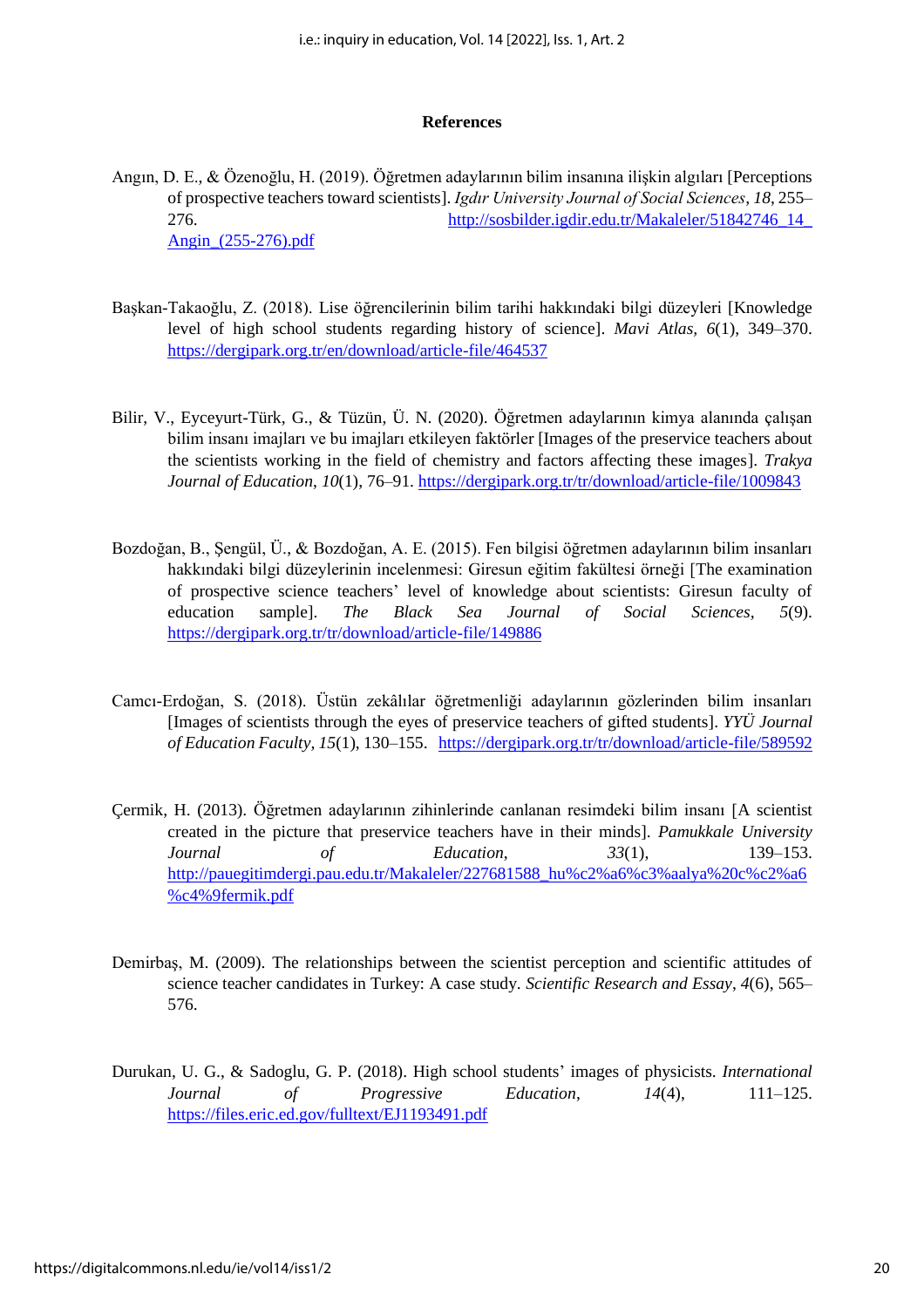- El Takach, S. (2018). How do early childhood education preservice teachers view science and scientists? *The Eurasia Proceedings of Educational & Social Sciences (EPESS), 9*, 104–119. <https://dergipark.org.tr/tr/download/article-file/531459>
- El Takach, S., & Al Tobi, A. (2021). Teachers and students' perceptions of science and scientists: A comparative study. *International Journal on Social and Education Sciences, 3*(1), 1–27. <https://www.ijonses.net/index.php/ijonses/article/view/28/pdf>
- El Takach, S., & Yacoubian, H. A. (2020). Science teachers' and their students' perceptions of science and scientists. *International Journal of Education in Mathematics, Science and Technology, 8*(1), 65–75.<https://ijemst.net/index.php/ijemst/article/view/806/212>
- Erdoğdu, N., & Taşar, M. F. (2019). Fen bilimleri dersinde öğrencilerin kariyer farkındalığına yönelik motivasyon ve algı gelişimi: Bir öz-inceleme [Students' development of motivation and perception towards career awareness in a science course: A self-study]. *Ihlara Journal of Educational Research*, *4*(2), 244–273. <https://dergipark.org.tr/en/download/article-file/911676>
- Eyceyurt-Türk, G., & Tüzün, N. Ü. (2017). Lise öğrencilerinin bilim insanı imajları ve bilimin doğası mitleri [High school students' scientist images and their nature of science myths]. *Ahi Evran Üniversitesi Kırşehir Eğitim Fakültesi Dergisi (KEFAD)*, *18*(2), 19–36. <https://dergipark.org.tr/tr/download/article-file/1486908>
- Gheith, E., & Aljaberi, N. M. (2019). The image of scientists among preservice classroom and child education teachers in Jordan. *International Journal of Instruction, 12*(4), 561–568. <https://files.eric.ed.gov/fulltext/EJ1230057.pdf>
- Görecek-Baybars, M. (2018). Fen bilgisi öğretmen adaylarının bilim insanı farkındalıklarının belirlenmesi [Determination of preservice science teachers' awareness of scientists]. *Trakya Journal of Education*, *8*(3), 564–577. <https://dergipark.org.tr/tr/download/article-file/481688>
- Gürgil, F. (2018). A study on social studies teacher candidates' perception of science, scientific research and scientists. *International Journal of Progressive Education, 14*(3), 140–159. [https://ijpe.penpublishing.net/makale\\_indir/505](https://ijpe.penpublishing.net/makale_indir/505)
- Harman, G. & Şeker, R. (2017). Ortaokul öğrencilerinin zihnindeki bilim insanı [Scientist in the mind of secondary school students]. *Balıkesir University The Journal of Social Sciences Institute, 20*(38), 49–78. <https://dergipark.org.tr/tr/download/article-file/852266>

Karasar, N. (2006). *Scientific research method* (16<sup>th</sup> Edition). Ankara: Nobel Publishing Distribution.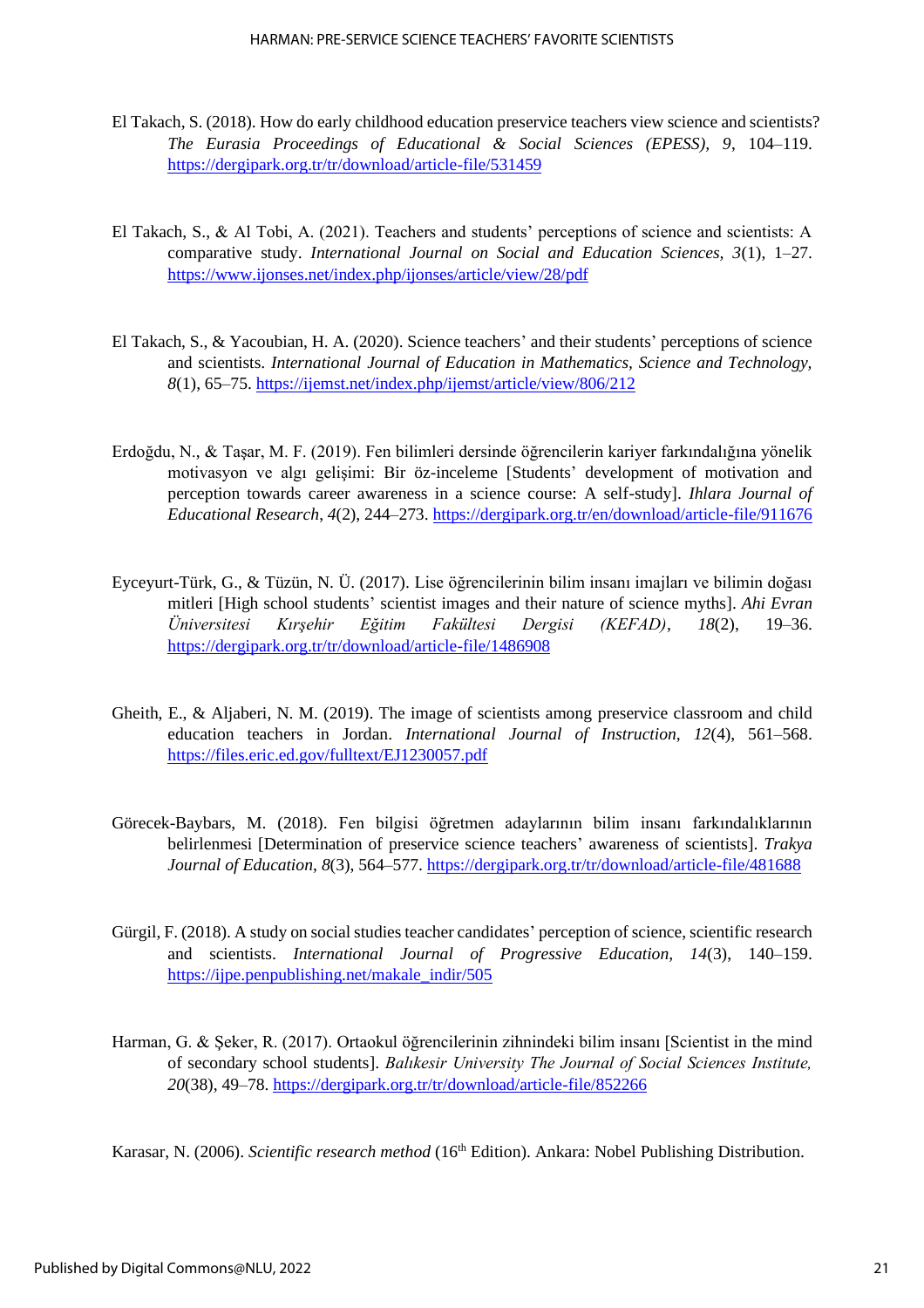- Laçin-Şimşek, C. (2011). Bilimin doğası ve bilim tarihi dersinde yapılan çalışmaların öğrencilerinin bilim tarihi ile ilgili bilgi düzeylerine etkisi [The effect of student studies in the nature and history of science lesson to the level of the knowledge about history of science]. *Necatibey Faculty of Education Electronic Journal of Science and Mathematics Education, 5*(1), 116– 138.<https://dergipark.org.tr/tr/download/article-file/39815>
- Laçin-Şimşek, C., & Şimşek, A. (2010). Türkiye'de bilim tarihi öğretimi ve sosyal bilgiler öğretmen adaylarının yeterlilikleri [History of science teaching in Turkey and social science teacher candidates' efficiency]. *International Journal of Human Sciences*, *7*(2), 169–198. [https://www.j-humansciences.com/ojs/index.php/IJHS/article/view/](https://www.j-humansciences.com/ojs/index.php/IJHS/article/view/1221/577) [1221/577](https://www.j-humansciences.com/ojs/index.php/IJHS/article/view/1221/577)
- Ministry of National Education (MoNE). (2018). Science lesson teaching program (Primary and secondary school grades 3, 4, 5, 6, 7 and 8). Ankara.
- Meyer, C., Guenther, L., & Joubert, M. (2019). The Draw-a-Scientist Test in an African context: Comparing students' (stereotypical) images of scientists across university faculties. *Research in Science & Technological Education, 37*(1), 1–14. <https://www.tandfonline.com/doi/pdf/10.1080/02635143.2018.1447455?needAccess=true>
- Milford, T. M., & Tippett, C. D. (2013). Preservice teachers' images of scientists: Do prior science experiences make a difference? *Journal of Science Teacher Education, 24*, 745–762. [https://www.tandfonline.com/doi/pdf/10.1007/s10972–012–9304–1?need](https://www.tandfonline.com/doi/pdf/10.1007/s10972-012-9304-1?needAccess=true) [Access=true](https://www.tandfonline.com/doi/pdf/10.1007/s10972-012-9304-1?needAccess=true)
- Özgelen, S., & Öktem, Ö. (2013). Bilimin doğası ve tarihi dersinde fen bilgisi öğretmen adaylarının bilimin tarihi ile ilgili bilgilerinin gelişimi [Preservice science teachers' development of knowledge about history of science during the nature and history of science course]. *Mersin University Journal of The Faculty of Education*, *9*(1), 11–23. <https://dergipark.org.tr/tr/download/article-file/160896>
- Özkan, B., Özeke, V., Güler, G., & Şenocak, E. (2017). Üniversite öğrencilerinin bilim insanı imajları ve bu imajları etkileyen bazı faktörler [Undergraduate students' images of scientist and some variables affecting their images]. *Erzincan University Journal of Education Faculty*, *19*(1), 146–165.<https://dergipark.org.tr/tr/download/article-file/297052>
- Reinisch, B., Krell, M., Hergert, S., Gogolin, S., & Krüger, D. (2017). Methodical challenges concerning the Draw-A-Scientist Test: A critical view about the assessment and evaluation of learners' conceptions of scientists. *International Journal of Science Education, 39*(14), 1952– 1975. [https://www.tandfonline.com/doi/pdf/10.1080/](https://www.tandfonline.com/doi/pdf/10.1080/09500693.2017.1362712?needAccess=true) [09500693.2017.1362712?needAccess=true](https://www.tandfonline.com/doi/pdf/10.1080/09500693.2017.1362712?needAccess=true)